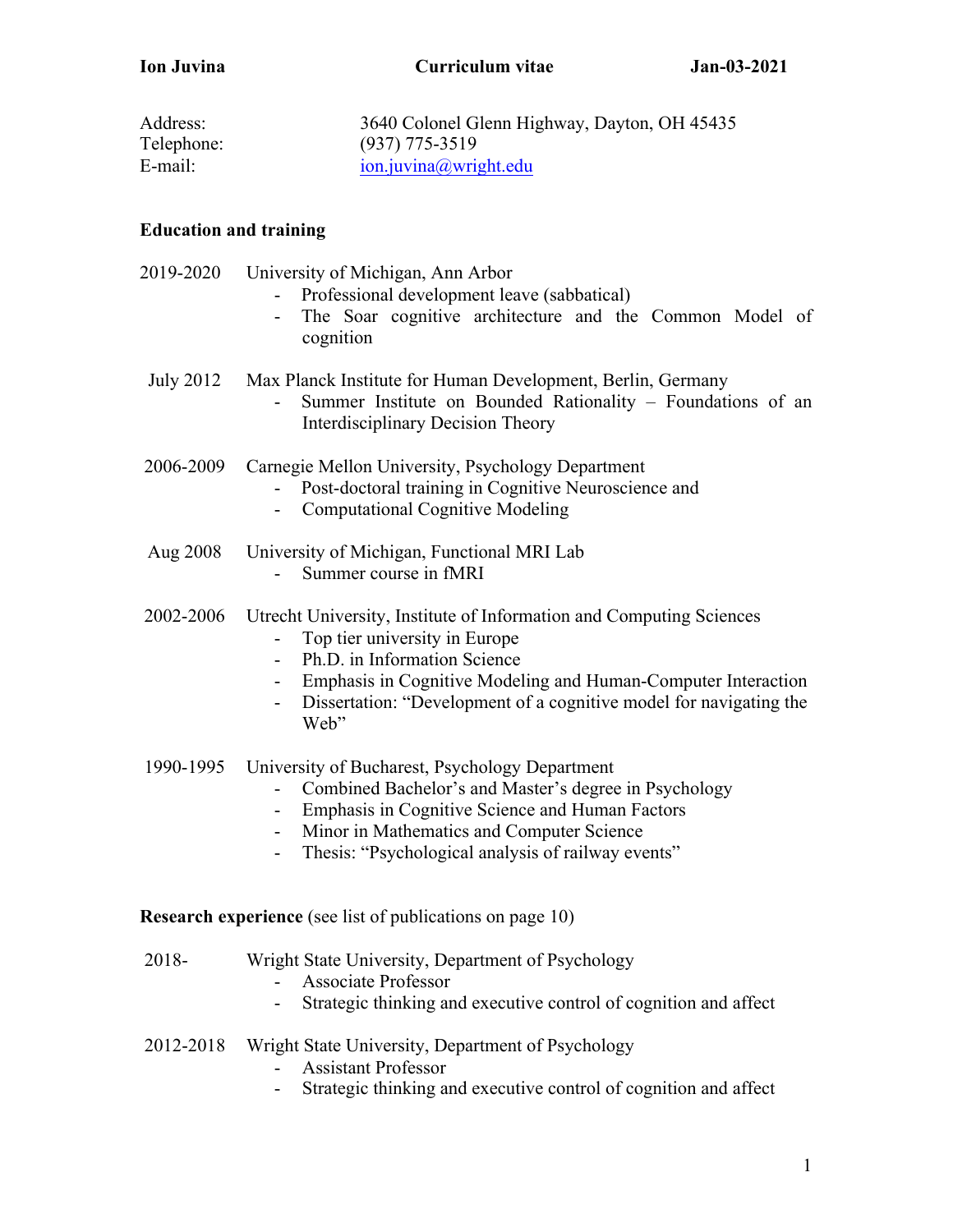- 2010-2012 Carnegie Mellon University, Psychology Department - Research Psychologist
	- Behavioral Game Theory and Cognitive Modeling

# 2006-2009 Carnegie Mellon University, Psychology Department - Post-Doctoral Research Associate

- ACT-R theory: Modeling and Experimentation

# 2002-2006 Utrecht University, Institute of Information and Computing Sciences - Research Assistant

- Cognitive Modeling and Human-Computer Interaction
- Coordinated research internships of under/graduate students
- 1998-2002 Romanian Academy, Institute of Psychology, Bucharest
	- Research Assistant and Research Scientist
	- Cognitive Psychology and E-learning

## **Teaching experience**

| $2013 -$  | Wright State University, Department of Psychology<br>Human Factors & Industrial/Organizational Psychology Ph.D. Program<br>PSY9030: Computational cognitive modeling – graduate<br>PSY7020: Research design and quantitative methods – graduate<br>$\blacksquare$<br>PSY8260: Decision making – graduate<br>$\blacksquare$<br>PSY8000: Graduate HF/IO Seminar (Brown Bag) - graduate<br>PSY3210: Cognition and Learning – undergraduate<br>PSY4280: Psychological Game Theory – undergraduate<br>Interdisciplinary Applied Science and Mathematics Ph.D. Program<br>Graduate faculty and program committee member |
|-----------|-------------------------------------------------------------------------------------------------------------------------------------------------------------------------------------------------------------------------------------------------------------------------------------------------------------------------------------------------------------------------------------------------------------------------------------------------------------------------------------------------------------------------------------------------------------------------------------------------------------------|
| 2007-2008 | Carnegie Mellon University, Psychology Department<br>ACT-R summer school – graduate and postgraduate level                                                                                                                                                                                                                                                                                                                                                                                                                                                                                                        |
| 2002-2006 | Utrecht University, Institute of Information and Computing Sciences<br>Scientific Research Methods – undergraduate level<br>Usability Evaluation Methods – masters level<br>Advanced Research Methods - masters level                                                                                                                                                                                                                                                                                                                                                                                             |
| 1998-2000 | University of Bucharest, Psychology Department<br>Psychology of Work – undergraduate level                                                                                                                                                                                                                                                                                                                                                                                                                                                                                                                        |
| 1996-1998 | Polytechnic University of Bucharest<br>$\mathbf{r}$ and $\mathbf{r}$ and $\mathbf{r}$                                                                                                                                                                                                                                                                                                                                                                                                                                                                                                                             |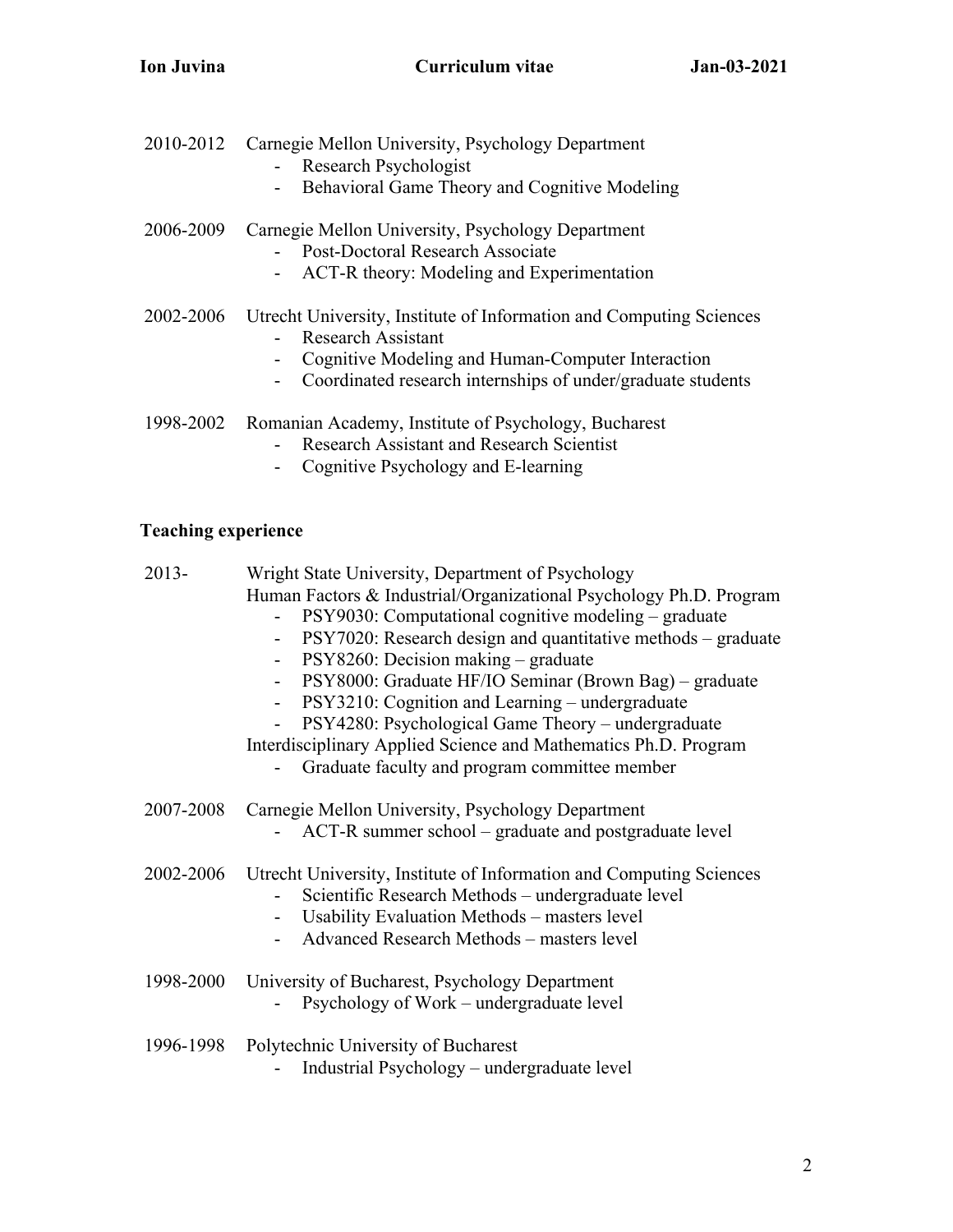# **Ion Juvina Curriculum vitae Jan-03-2021**

# **Industry and business experience**

| 2019-<br>present     | Kairos Research, Dayton, OH<br>Consultant<br>Data analysis and experiment design<br>$\overline{\phantom{0}}$                                                                               |
|----------------------|--------------------------------------------------------------------------------------------------------------------------------------------------------------------------------------------|
| 2000-2002            | Atlas Consel, Bucharest<br><b>Consultancy Manager</b><br>Consultancy projects in Human Resources and Management<br>$\sim$ 10 $\pm$                                                         |
| 1998-2000            | HRD - Human Resources Development company, Bucharest<br>Consultant<br>Consultancy projects in Human Resources and Management                                                               |
| 1996-1998            | Ministry of Interior, Research and Prognosis Unit, Bucharest<br>Psychologist<br>Employee opinion surveys                                                                                   |
| 1995-1996            | Institute of Aviation Medicine, Bucharest<br>Psychologist<br>Administration of psychological tests<br>Selection of Pilots and Air Traffic Controllers<br>$\sim$                            |
| 1994-1995            | Romanian Railway Authority, Human Factors Department<br>Data-entry Operator and Field Research Assistant<br>Ergonomics, Job Analysis, Human Reliability                                    |
| <b>Invited talks</b> |                                                                                                                                                                                            |
| 2018                 | U.S. Air Force Research Laboratory<br>"Strategic thinking: theoretical, empirical, and computational<br>explorations"                                                                      |
| 2016                 | <b>ACT-R Postgraduate Summer School</b><br>"Learning to trust and trusting to learn"                                                                                                       |
| 2012                 | Wright State University, College of Science and Mathematics, Department<br>of Psychology<br>"From cognitive strategies to strategic thinking: empirical and<br>computational explorations" |

- 2012 State University of New York Oswego - "Generalization of learning in games of strategic interaction"
- 2012 Penn State University, College of Information Sciences and Technologies, Applied Cognition Lab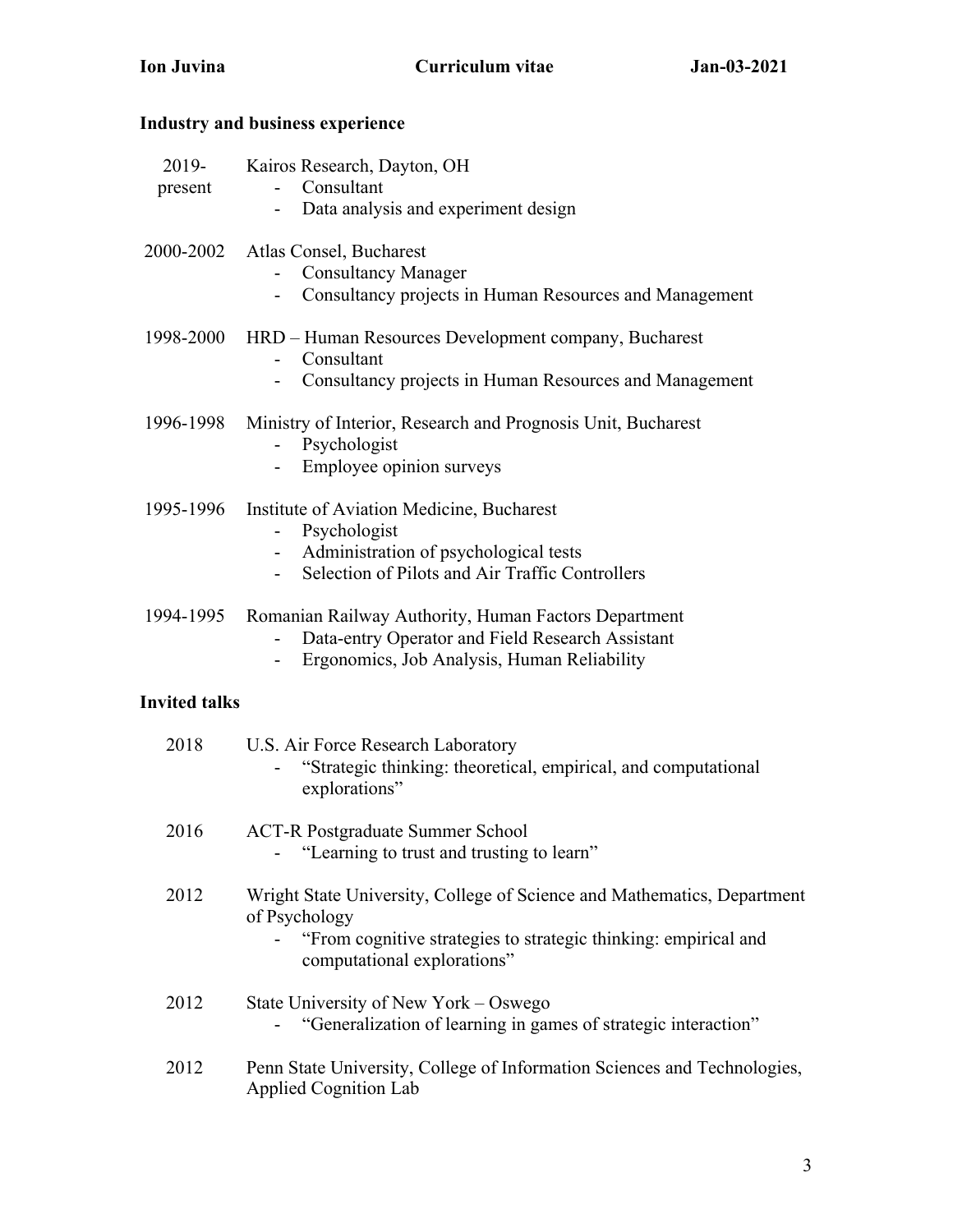|      | "Models of strategic interaction"                                                                                                                                    |
|------|----------------------------------------------------------------------------------------------------------------------------------------------------------------------|
| 2011 | Arizona State University, Department of Technology and Innovation<br>"Computational Cognitive Modeling as a Method for Theory<br>Building and Application Design"    |
| 2010 | Romanian Academy of Science<br>"Developing human-like virtual players for educational games<br>using the ACT-R cognitive architecture"                               |
| 2009 | Carnegie Mellon University, Department of Social and Decision Sciences<br>"The paradoxical nature of cognitive control: Empirical and<br>computational explorations" |
| 2008 | Wichita State University, Psychology Department<br>"Mechanisms of repetition suppression"                                                                            |
| 2007 | Romanian Computer-Human Interaction (RoCHI) Conference<br>"IONS-VIP: A cognitive model for navigating the Web via screen<br>readers" - keynote lecture               |
| 2006 | University of Pittsburgh<br>Personalized Adaptive Web Systems (PAWS) Group<br>"Model-based highlighting to support selective reading on the<br>Web"                  |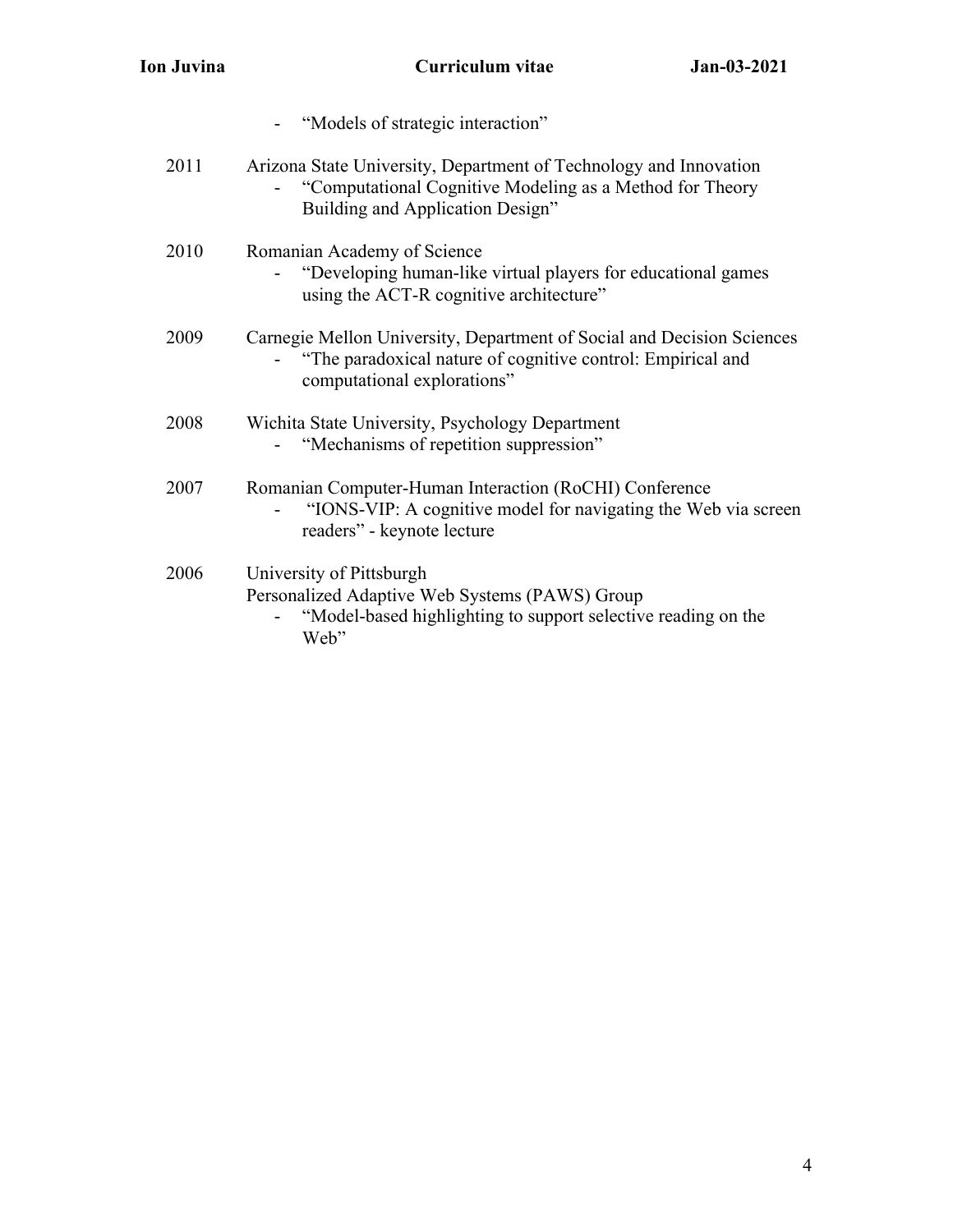## **Advising and mentoring**

- Postdoctoral researchers:
	- o Jeff Nador, Ph.D., Othalia Larue, Ph.D.
- Graduate students at Wright State University:
	- o Advising and co-advising:
		- Joseph Glavan, Lori Mahoney, Cara Zinn, Jarean Carson, Alexander Hough, Michael Collins, Kevin O'Neill, Peter Crowe, Gary Douglas, Mohd Saif Usmani
	- o Dissertation committee:
		- Abraham Haskins, Jasmine Duran, Clayton Rothwell, Kyle Behymer, Beth Peyton, Andrew Hampton, Elizabeth Frost, Taleri Hammack
	- o Qualifying exam committee:
		- Rashedul Islam, Cara Zinn, Lori Mahoney, Abraham Haskins, Joseph Glavan, Birken Noesen, Andrew Hampton, Jordan Haggit, Taleri Hammack
	- o Master thesis committee:
		- Justin Morgan, Meagan Rose Newman, Truman Gore, Jennifer Baumgartner, Elisabeth Fox, Joseph Glavan, Claire Shah, August Capiola, Abraham Haskins.
- Undergraduate research internships at Wright State University:
	- o Collin Moser (honors), John Foster, Tesla Gray, Cody Otten, Michael Gordon Collins, Aneesh Chaudhry, Albert Simmons, Steven Sherer
- Miscellanea:
	- o David Cades, Andrea Heiberg, and Katja Mehlhorn:
		- supervised their modeling projects for the ACT-R summer school
	- o Arnaud Lek:
		- co-advised his Master thesis at Utrecht University
	- o Poyan Karbor, Brian Pauw, Ellert van den Broek, Vincent van der Linden, Koen Buurman, Martijn Abbing, and Richard van Yperen:
		- § supervised their undergraduate research internships at Utrecht University
	- o Matias Janvin
		- Winner of the Norwegian Contest for Young Scientists 2011 with a paper on Behavioral Game Theory

# **Grant support**

- 2020: Joint DoD and WSU Center of Neuroimaging and Neuro-Evaluation of Cognitive Technologies (CONNECT)
	- o Granting Agency: Air Force Office of Scientific Research (FOA-AFRL-AFOSR-2019-0001)
	- o Role: Co-PI
	- o All Co-PIs: Matthew Sherwood (Wright State University), Assaf Harel (Wright State University), Ion Juvina (Wright State University), Nicholas Reo (Wright State University)
	- o Total Cost: \$1,502,643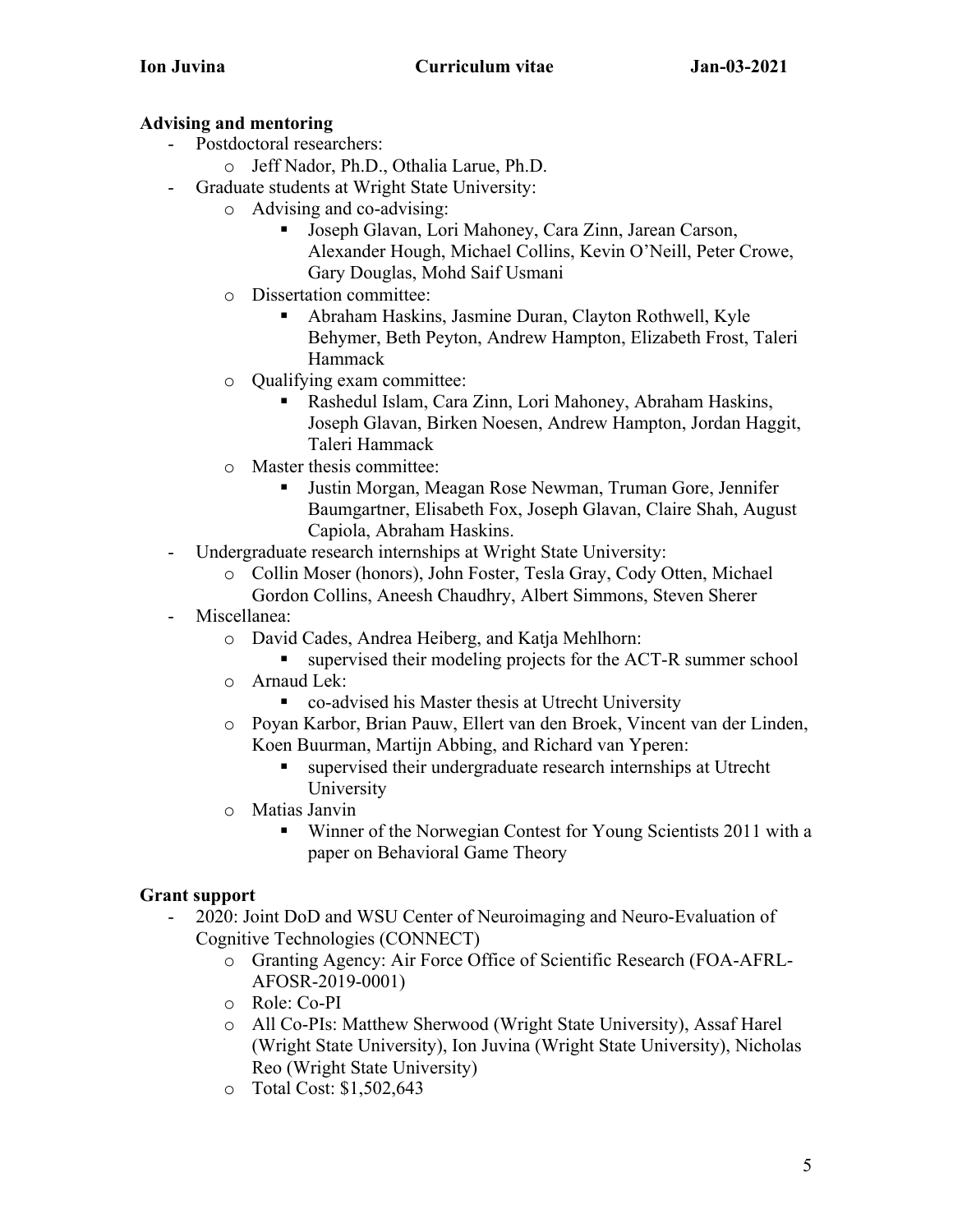- 2019-present: "Forecasting Counterfactuals in Uncontrolled Settings FOCUS" o Role: consultant
	- o Funding source: IARPA
	- o PI: Alice Leung, Raytheon/BBN
	- o Effort: 32 hours / month
- 2019-2021: "Recovering the Sources of Individual Differences Unduly-named Errors - ReSIDUE".
	- o Funding source: DARPA.
	- o Role: PI
	- o Co-PIs: Pascal Hitzler, Kansas State University, and Brandon Minnery, Kairos Research.
	- o Effort: 1 postdoc, 1 course buyout, and 4 months faculty summer salary.
	- o Funds total: \$892,328
- 2019: Cognitive Models of Social Intelligence and Teamwork
	- o Funding source: Wright State Research Institute
	- o Role: PI
	- o Effort: 1 postdoc (Othalia Larue)
	- o Funds: \$28,278.96
- 2018: Goal-driven Agile Teams and Environments (GATE)
	- o Funding source: DARPA
	- o PIs: Brandon Minnery and Michael T. Cox, WSRI
	- o Effort: 1 course buyout, 1 postdoc
	- o Funds for Ion Juvina: \$89,997
- 2017 2019: "Hybrid Forecasting Competition"
	- o Funding source: IARPA
	- o PI: Brandon Minnery, WSRI
	- o Co-PI: Ion Juvina
	- o Effort: 1 months summer salary, 1 part-time (6 months) postdoc
	- o Funds for Ion Juvina: \$67,379
- 2015 2018: "Lapses of Attention Predicted in Semi-structured Ecological Settings (LAPSES)"
	- o Funding source: Office of Naval Research
	- o Role: Co-PI
	- o Effort: 1.5 months summer salary, 1 postdoc (co-advised with Assaf Harel)
	- o Total funds: \$743,862
	- o Funds allocated to Ion Juvina: \$256,960
- 2014 2017: "Theory and Research Unifying Social, game-Theoretical, Ecological, Cognitive &Computational Approaches to Trust Dynamics (TRUSTE-CC)"
	- o Funding source: Air Force Office of Scientific Research
	- o Role: Principal Investigator
	- o Effort: 1 course buyout per semester, 1 postdoc, and 1 graduate student
	- o Funds: \$448,870
- Summer 2014: Repperger Internship to graduate student Gary Douglas
	- o Funding source: Air Force Research Laboratory
	- o Role: Faculty advisor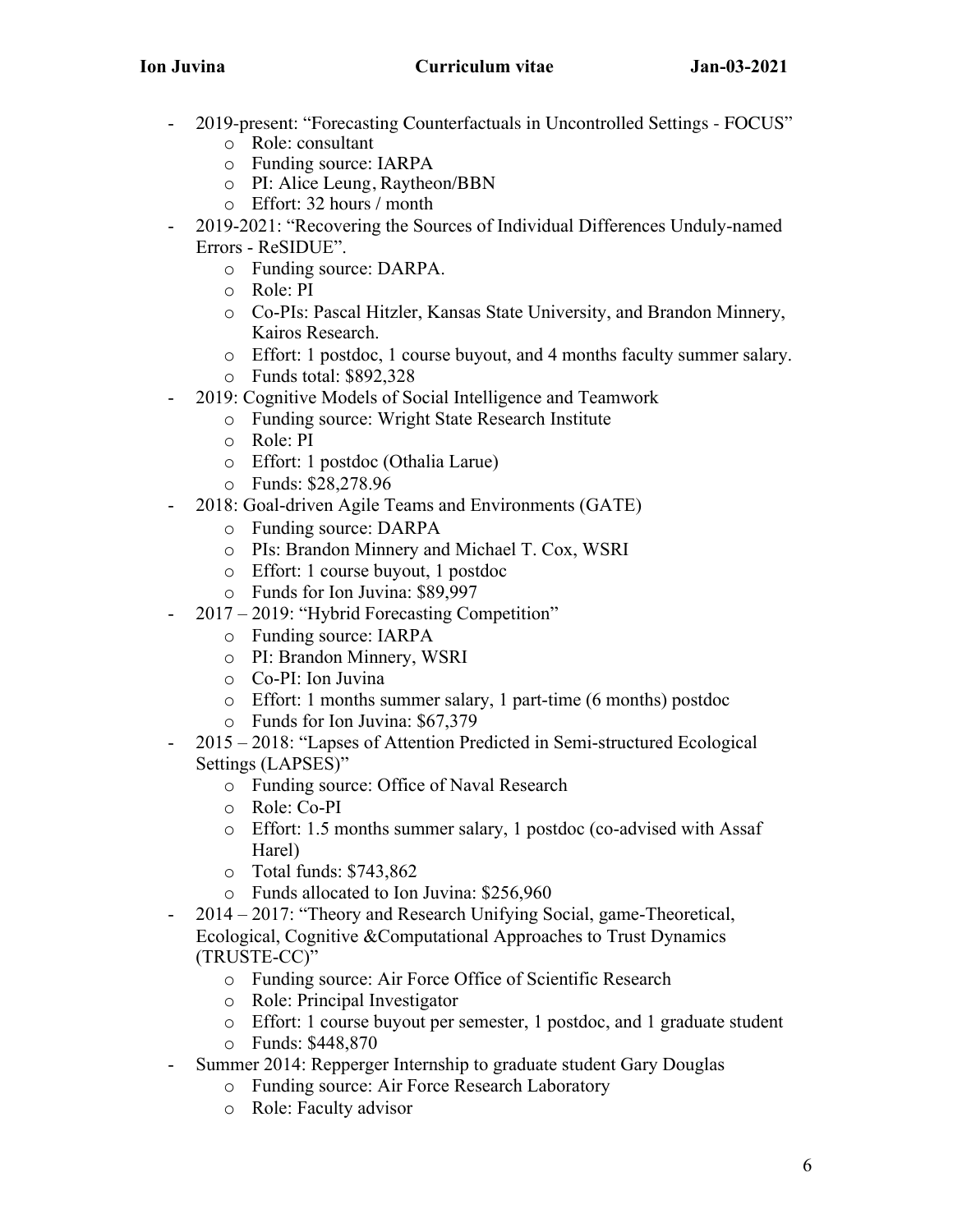- o Effort (Gary Douglas): 100% of 12 weeks
- o Total funds: \$12,000
- Summer 2014: Support for Midwest CogSci Conference
	- o Funding source: Air Force Office of Scientific Research
	- o Role: Co-chair
	- o Total funds: \$4,000 (Shared with Joe Houpt)
- Summer 2014: Support for Midwest CogSci Conference
	- o Funding source: Ball Aerospace Technologies, Corp.
	- o Role: Co-chair
	- o Total funds: \$1,000 (Shared with Joe Houpt)
- Summer 2013: "Neurocognitive mechanisms of learning acceleration under conditions of brain stimulation"
	- o Funding source: Air Force Office of Scientific Research
	- o Supervisor: Tiffany Jastrzembski
	- o Role: Faculty Fellow
	- o Effort: 100% of 12 weeks
	- o Funds: \$15,600
- 2013 2015: "NEUMET-CO: A neuroimaging augmented meta-cognition model to predict the decision-making capabilities of war fighters" – Phase II
	- o Funding source: Office of Naval Research
	- o PI: Priya Ganapathy
	- o Role: PI on subcontract to Wright State University
	- o Funds: \$69,912
- Summer 2012 Spring 2013: "Neurocognitive mechanisms of learning acceleration following brain stimulation"
	- o Funding source: Air Force Research Laboratory
	- o PI: Tiffany Jastrzembski
	- o Role: Associate investigator
	- o Effort: 25% of full time
	- o Funds: \$25,000
- Spring 2012 Summer 2012: "Modeling divers' performance in the N-Back-M-Pitch paradigm"
	- o Funding source: Naval Submarine Medical Research Laboratory
	- o PI: Michael Qin
	- o Role: Associate investigator
	- o Effort: 16% of full time
	- o Funds: \$9,471
- 2011 2012: "NEUMET-CO: A neuroimaging augmented meta-cognition model to predict the decision-making capabilities of war fighters" – Phase I
	- o Funding source: Office of the Secretary of Defense
	- o PI: Priya Ganapathy
	- o Role: Academic consultant
	- o Effort: 5%
- 2010 2012: "Understanding conflict with a socio-cognitive computational approach" (Defense Threat Reduction Agency; PIs: Cleotilde Gonzalez and Christian Lebiere)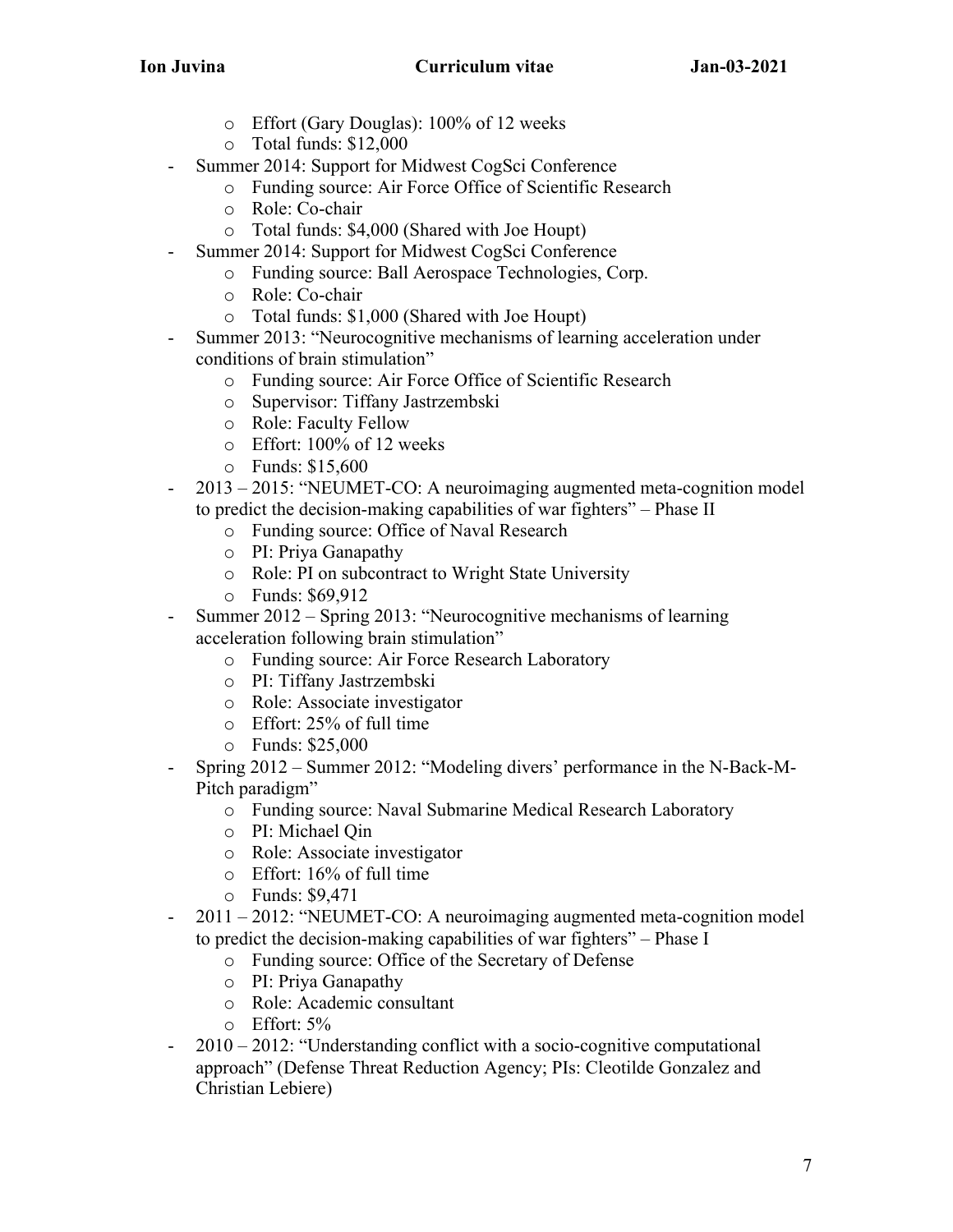- o Role: Member of the project team
- 2008 2010: "Learning robustly through embedded cognition" (Air Force Office of Scientific Research grant; PI: Niels A. Taatgen)
	- o Role: Co-PI
- 2007 2009: "Cognitive models of individual differences and variability of behavior in complex skill acquisition" (Office of Naval Research grant; PI: Niels A. Taatgen)
	- o Role: Member of the project team
	- o Represented the team at the ONR project review meeting 2007
- 2006 2007: "The Representation and Learning of Procedures" (NASA; PIs John R. Anderson and Niels A. Taatgen)
	- o Role: Member of the project team

## **Awards**

- The James Chen Best Student Paper Award at the 10th International Conference on User Modelling, Edinburgh, Scotland, July 24-29, 2005.

# **Conference organization**

- Chair of
	- o The International Conference on Cognitive Modeling 2018
- Chair of Awards Committee at:
	- o CogSci 2017
- Member of the tutorials review committee at:
	- o ICCM 2016
- Member of the program committee at:
	- o SBP-BRIMS 2020
	- o CogSci (The Annual Meeting of the Cognitive Science Society) 2015 2019.
	- o ICCM (International Conference on Cognitive Modeling) 2016 2018
	- o The International Conference on Augmented Cognition 2014 2018
	- $\circ$  ACM Hypertext (27<sup>th</sup> ACM Conference on Hypertext and Social Media) 2016
	- o IndiDiff (Web Search and Individual Differences) 2016
	- o BRiMS (Behavioral Representation in Modeling and Simulation) 2014
	- o RoCHI (Romanian Chapter of ACM SIGCHI) 2004 2011
- Co-chair and member of the organizing committee at:
	- $\circ$  The 4<sup>th</sup> Annual Midwestern Cognitive Science Conference 2014
- Member of the Organizing Committee at:
	- o AAAI symposium on Integrated Cognition Fall 2013
- Chair of the Program Committee at:
	- o RoCHI 2008, Iasi, Romania
- Member of the Organization Committee at:
	- o Tamodia (Task Models and Diagrams for User Interface Design), Bucharest 2002.

# **Editorial Boards & Editorial Services**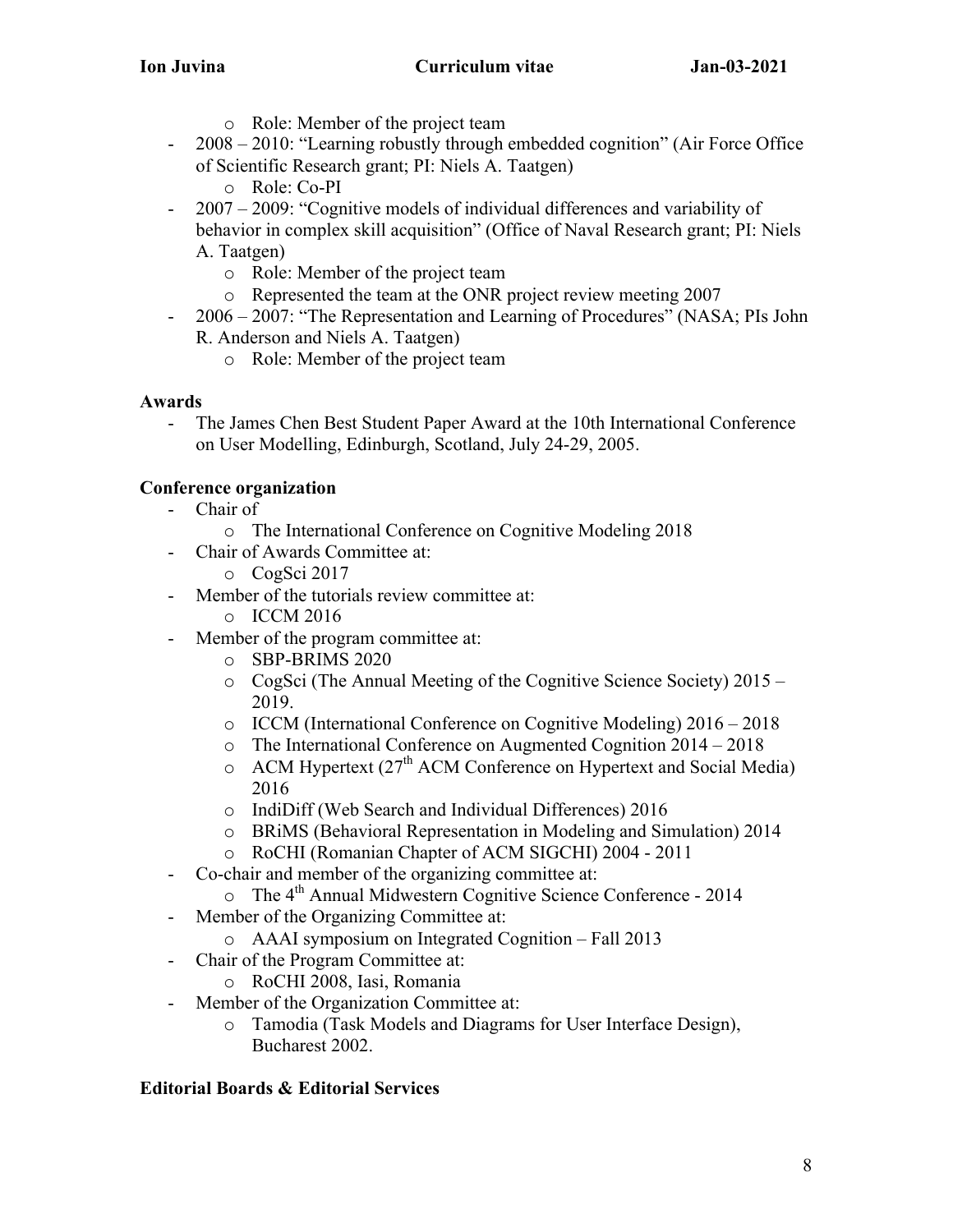- Frontiers in Psychology
	- o Member of the Editorial Board
	- o Review editor for Cognitive Science section
- Revista de Psihologie
	- o Member of the Editorial Board
	- o Member of the International Scientific Committee

### **Ad-Hoc Reviewer**

- National Science Foundation Perception, Action & Cognition
- PLOS ONE (2020)
- ACM Transactions on Intelligent Interactive Systems (2017-2018)
- Economic Theory (2017)
- Psychological Review (2012-2016)
- Memory & Cognition
- Journal of Experimental Psychology: Learning, Memory, and Cognition (2012, 2019)
- Topics In Cognitive Science
- Cognitive Science Journal (2006 2016)
- Behavior & Information Technology
- Journal of Cognitive Systems Research
- Journal of Artificial General Intelligence
- Journal of Computational and Mathematical Organization Theory
- Interacting with Computers
- Applied Psychology An International Review
- European Review of Applied Psychology
- Information Design Journal
- Frontiers in Psychology section Cognitive Science (2015-2018)
- IEEE Transactions on Computational Social Systems
- Romanian Review of Human-Computer Interaction
- Midwestern Cognitive Science (MWCogSci) Conference (2014)
- Cognitive Science (CogSci) Conference (2005-2018)
- International Conference on Cognitive Modeling (2017-2018)
- Human Factors and Ergonomics Society (HFES) Conference (2009 2016)
- Behavior Representation in Modeling and Simulation (BRIMS) Conference
- Romanian Computer Human Interaction (RoCHI) Conference
- Human-Computer Interaction International Conference
- Augmented Cognition Conference (2014-2018)
- ACM Hypertext Conference (2016)

### **Academic service**

- University-level service:
	- $\circ$  Member of the Research Advisory Council for the Wright State Research Institute
- College-level service:
	- o Member of Promotion and Tenure committee (2020-present)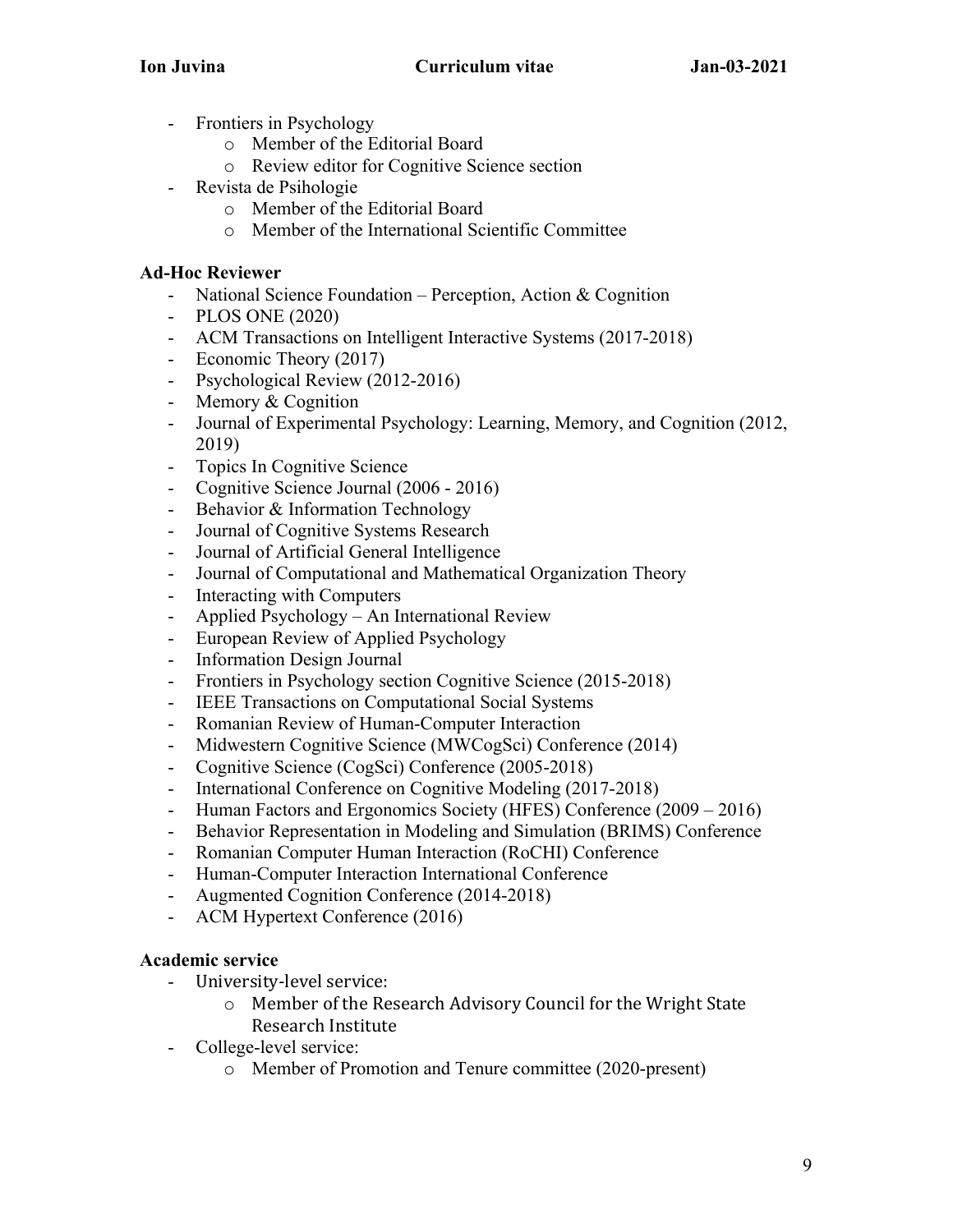- o Member of the Program Commitee for the Interdisciplinary Applied Science and Mathematics (IASM) program
- o Chair of a committee tasked with reviewing the department Chair's performance (2018)
- o Member of the College of Science and Math's Scholarship committee (2013)
- Department-level service:
	- o Organizer of the Department of Psychology Brown Bag seminar series (2014-present)

# **Affiliations**

- RoCHI Romanian Special Interest Group in Computer-Human Interaction o Founding member and member of the Editorial Board
- Cognitive Science Society
- Psychonomic Society

# **Skills**

- Language: Romanian (native), English (fluent)
- Computer: programming (Lisp, Matlab), cognitive modeling (ACT-R)
- Data: collection (The Observer, Camtasia, E-prime) and analysis (Statistica, SPSS, R, SPM, FSL)
- Scientific editing, writing, and presentation skills
- Project management skills

# **Hobbies**

- Sports – Soccer and Squash

# **Publications**

# **Papers in preparation / submitted / in press**

Widmer, C., Summerville, A., Minnery, B., Ganapathy, S., & Juvina, I. (in preparation). A Human-Machine Hybrid Approach to Improving Accuracy in Geopolitical Forecasting.

Widmer, C., Summerville, A., Juvina, I., & Minnery, B. (in preparation). Effects of choice restriction on accuracy and user experience in an internet-based geopolitical forecasting task.

# **Videos**

Lab introduction video: https://www.youtube.com/watch?v=Edn54dpeFWE

Juvina, I. (2020). Modeling peer efects in interactive learning. Talk at the 27th ACT-R Worshop. https://mathpsych.org/presentation/269

Juvina, I., Grange, J. A., & Lebiere, C. (2011, November). From Repetition Suppression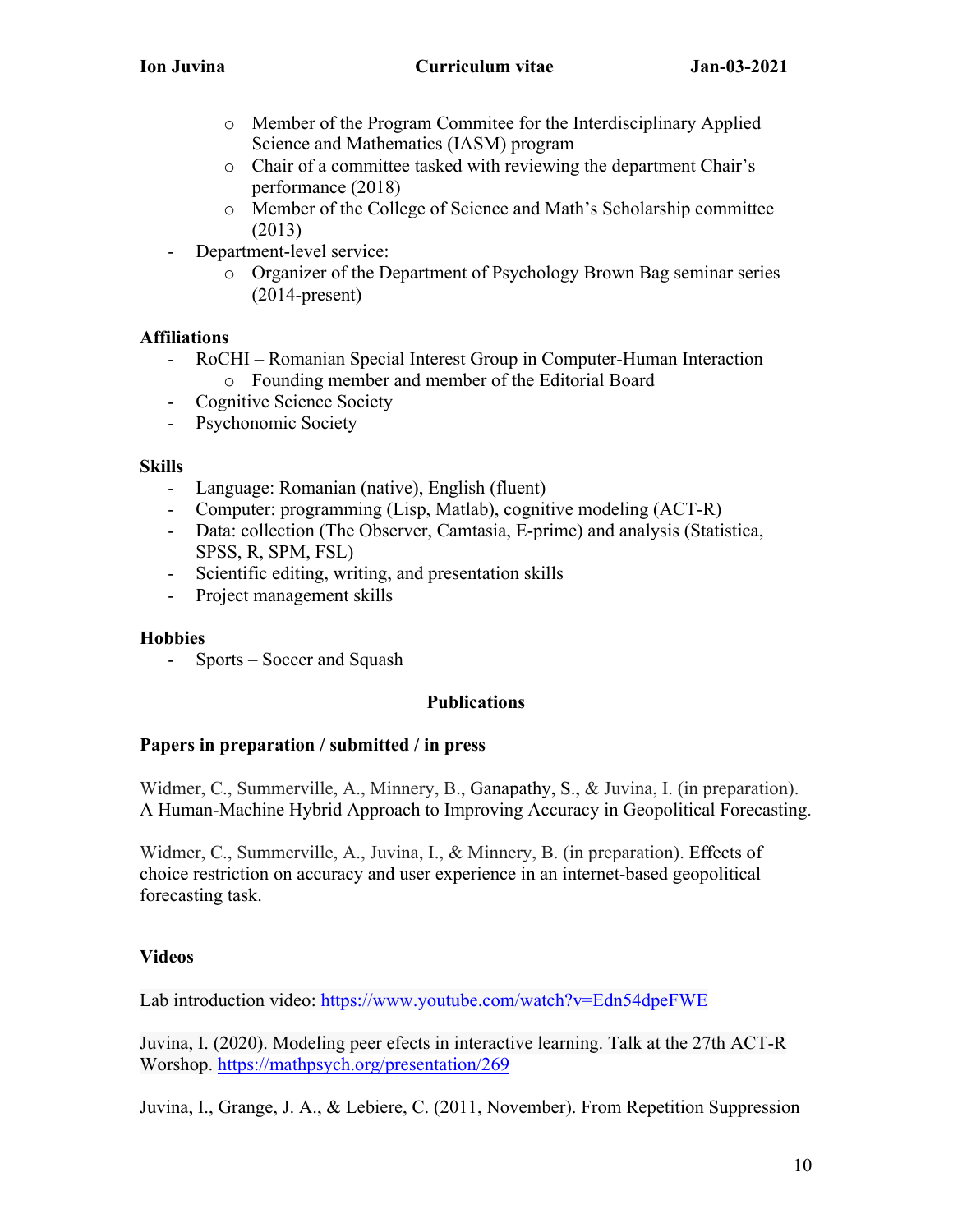in Stroop to Backward Inhibition in Task Switching: An Example of Model Reusability. Talk at the Annual Conference of Biologically Inspired Cognitive Architecture (BICA), Arlington, VA. https://vimeo.com/33767077

## **Book chapters**

Juvina, I., Larue, O., Widmer, C., Ganapathy, S., Nadella, S., Minnery, B., Ramshaw, L., Servan-Schreiber, E., Balick, M., & Weischedel, R. (2020). Computer-supported collaborative information search for geopolitical forecasting. In Wai Tat Fu & Herre van Oostendorp (Eds.) *Understanding and Improving Information Search – A Cognitive Approach.* Human–Computer Interaction Series, Springer Nature.

## **Papers in peer reviewed journals**

Hough, A., O'Neill, K., & Juvina, I. (2021). Counterfactual-based Nudging and Signaling Promote More Efficient Coordination During Group Tasks. *Comprehensive Results in Social Psychology*.

https://www.tandfonline.com/doi/full/10.1080/23743603.2020.1860674

Nador, J., Harel, A., Juvina, I., Minnery, B. (2020). The Case of the Cognitive (Opti)miser: Electrophysiological Correlates of Working Memory Maintenance Predict Demand Avoidance. *Journal of Cognitive Neuroscience 32*(8): 1550-1561.

Myers, C., Houpt, J., & Juvina, I. (2019). Editors' Introduction: Best Papers From the 2018 International Conference on Cognitive Modeling. In Christopher Myers, Joseph Houpt, and Ion Juvina (Topic Editors) Best Papers from the 16th International Conference on Cognitive Modeling, *Topics in Cognitive Science 11*: 220–221.

Juvina, I., Collins, M.G., Larue, O., Kennedy, W., de Visser, E., & de Melo, C. (2019). Toward a unified theory of learned trust in interpersonal and human-machine interactions. *ACM Transactions in Interactive Intelligent Systems, 9*(4), 1-33.

Larue, O., West, R., Rosenbloom, P.S., Dancy, C.L., Samsonovich, A.V., Petters, D., & Juvina, I. (2018). Emotion in the Common Model of Cognition, *Procedia Computer Science*, *145*: 740-746.

Juvina, I., Larue, O., & Hough, A. (2018). Modeling valuation and core affect in a cognitive architecture: The impact of arousal and valence on memory and decisionmaking. *Cognitive Systems Research 48*: 4-24. http://dx.doi.org/10.1016/j.cogsys.2017.06.002

Ulrich, D. L., Brewer, T. L., Steele-Johnson, D., Juvina, I., Peyton, E. J., & Hammond, C. (2017). Team-Based Learning Effects on Standardized Test Scores and Student Reactions. *Journal on Excellence in College Teaching, 28*(2), 133-165.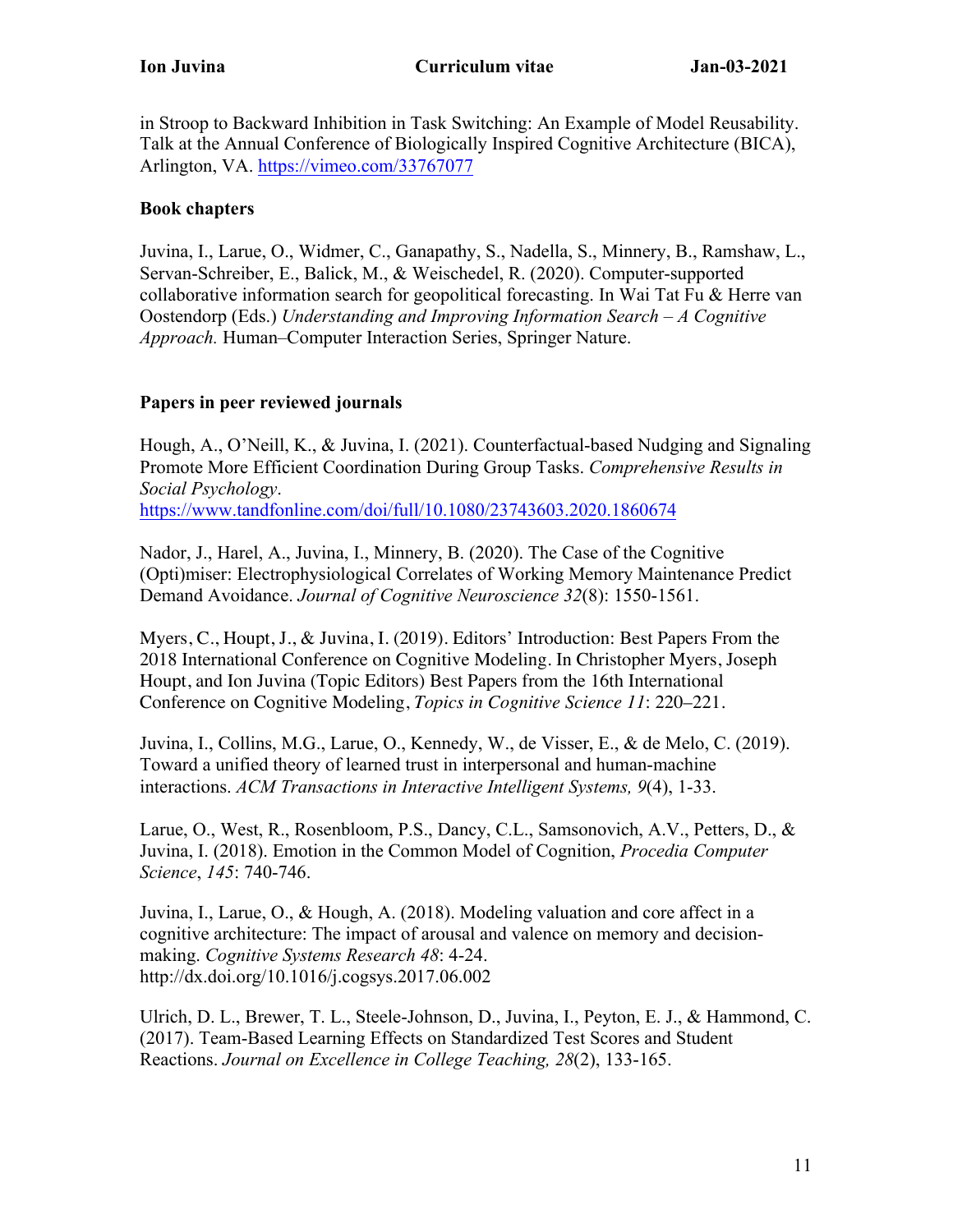Larue, O. & Juvina, I. (2016). A call for unification of dual- and single-process accounts in cognitive models of intuition. *Journal of Applied Research in Memory and Cognition*. 5(3):338-340, http://dx.doi.org/10.1016/j.jarmac.2016.06.007

Collins, M.G., Juvina, I., & Gluck, K. (2016). Cognitive model of trust dynamics predicts outcomes within and between two games of strategic interaction. *Frontiers in Psychology, section Cognitive Science*, *7*.

Juvina, I., Lebiere, C., & Gonzalez, C. (2015). Modeling trust dynamics in strategic interaction. *Journal of applied research in memory and cognition. 4*(3): 197-211. http://dx.doi.org/10.1016/j.jarmac.2014.09.004

Grange, J. A., & Juvina, I. (2015). The effect of practice on n–2 repetition costs in set switching. *Acta Psychologica, 154*, 14-25.

Martin, J.M., Gonzalez, C., Juvina, I., & Lebiere, C. (2014). A Description-Experience Gap in Social Interactions: Information about Interdependence and Its Effects on Cooperation. *Journal of Behavioral Decision Making*, *27*: 349-362.

Martin, J.M., Juvina, I, Lebiere, C., & Gonzalez, C. (2013). The Effects of Individual and Context on Aggression in Repeated Social Interaction. *Applied Ergonomics*. *44*(5): 710- 718. doi:10.1016/j.apergo.2012.04.014

Juvina, I., Saleem, M., Martin, J.M., Gonzalez, C., & Lebiere, C. (2013). Reciprocal trust mediates deep transfer of learning between games of strategic interaction. *Organizational Behavior and Human Decision Processes*. *120*(2): 206-215. http://dx.doi.org/10.1016/j.obhdp.2012.09.004

Grange, J.A., Juvina, I., & Houghton, G. (2013). On Costs and Benefits of n–2 Repetitions in Task Switching: Toward a Behavioural Marker of Cognitive Inhibition. *Psychological Research*. *77*(2): 211-222.

Juvina, I. (2011). Cognitive Control: Componential and yet emergent. *Topics in Cognitive Sciences*. *3*(2): 242-246.

Juvina, I., (2011). Neural substrates of inhibitory control: A review and critique. *Revista de Psihologie*. *57*(2), 135-145.

Juvina, I., Lebiere, C., Martin, J., & Gonzalez, C. (2011). Intergroup Prisoner's Dilemma with Intragroup Power Dynamics. *Games*. *2*(1), 21-51.

Juvina, I., & Taatgen, N. A. (2009). A repetition-suppression account of between-trial effects in a modified Stroop paradigm*. Acta Psychologica*. *131*(1), 72-84.

Taatgen, N.A., Juvina, I., Schipper, M., Borst, J., & Martens, S. (2009). Too much control can hurt: A threaded cognition model of the attentional blink. *Cognitive Psychology*, 59, 1-29.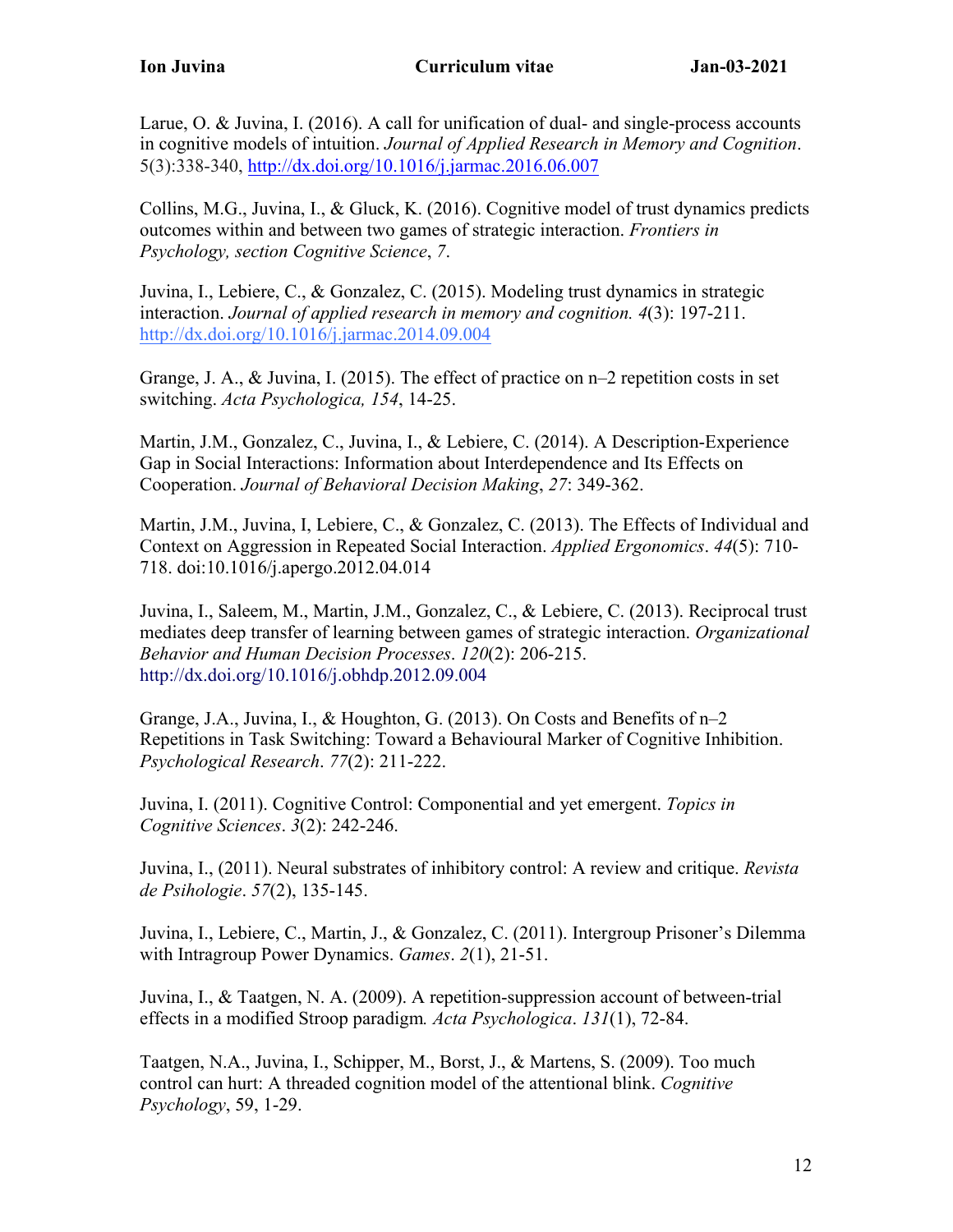Juvina, I., & van Oostendorp, H. (2008). Modeling semantic and structural knowledge in Web navigation. *Discourse Processes*, *45*(4), 346-364.

Van Oostendorp, H., & Juvina, I. (2007). Using a cognitive model to generate Web navigation support. *International Journal of Human-Computer Studies, 65*(10), 887-897.

Juvina, I., & van Oostendorp, H. (2006). Individual differences and behavioral metrics involved in modeling web navigation. *Universal Access in The Information Society, 4*, 258–269.

Juvina, I., & van Oostendorp, H. (2006). Enhancing internet experience of visually impaired persons by means of dynamic highlighting and selective reading. *Information Design Journal, 14*(1), 71-81.

Van Oostendorp, H., & Juvina, I. (2006). Introduction: Text features which enable cognitive strategies during text comprehension. *Information Design Journal, 14*(1), 4-7.

## **Ph.D. Dissertation**

Juvina, I. (2006). Development of a Cognitive Model for Navigating on the Web. https://pdfs.semanticscholar.org/706f/8a160b16c72540c9afa99abcbb30aa0b6318.pdf

## **Edited conference proceedings**

Juvina, I., Houpt, J. & Myers, C. (2018), *Proceedings of the 16th International Conference on Cognitive Modeling*. Madison, WI: University of Wisconsin.

# **Refereed papers published in official proceedings**

Sarker, M.K., Schwartz, J., Hitzler, P., Zhou, L., Nadella, S., Minnery, B., Juvina, I., Raymer, M.L., & Aue, W.R. (2020). *Wikipedia Knowledge Graph for Explainable AI.* In: Boris Villazon-Terrazas, Fernando Ortiz-Rodriguez, Sanju M. Tiwari, Shishir K. Shandilya (eds.) Knowledge Graph and Semantic Web. Second Iberoamerican Conference and First Indo-American Conference, KGSWC 2020, Merida, Mexico, November 26-27, Proceedings. Communications in Computer and Information Science, vol. 1232, Springer, Heidelberg, 2020, pp. 72-87.

Larue, O., Juvina, I., Cox, M., Molineaux, M., Howard, B., Nichols, E., & Minnery, B. (2020). *Coordination in homogeneous and heterogeneous teams*. Paper presented at Advances in Cognitive Systems conference.

Juvina, I., Larue, O., Widmer, C., Ganapathy, S., Nadella, S., Minnery, B., Ramshaw, L., Servan-Schreiber, E., Balick, M., & Weischedel, R. (2019). *Task-offload Tools Improve*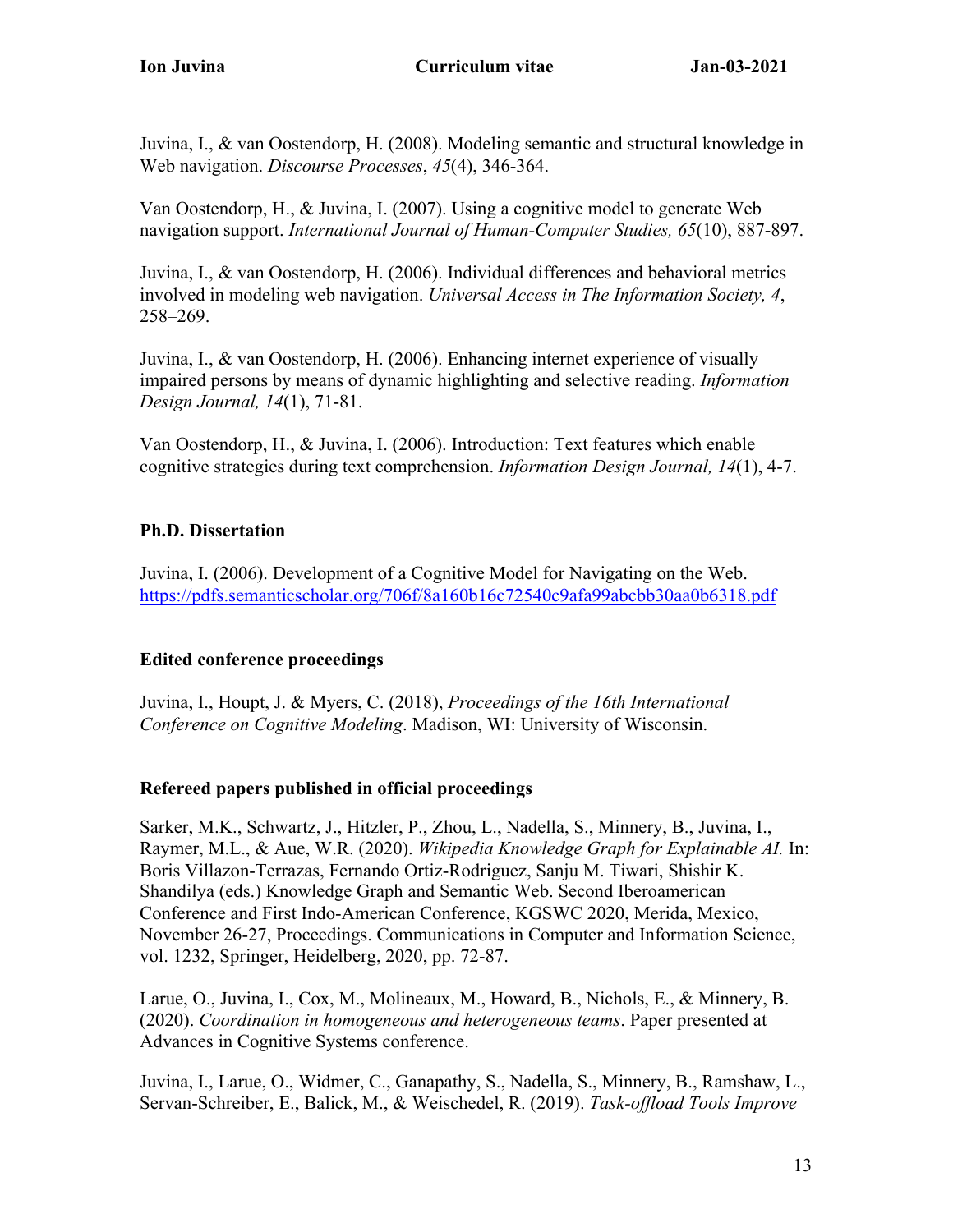*Productivity and Performance in Geopolitical Forecasting*. Paper presented at AAAI Fall Symposium on Cognitive Systems for Anticipatory Thinking.

Nador, J., Harel, A., Juvina, I., & Minnery, B. (2019). EEG Correlates of Working Memory Predict Gaze Variability during a Real-World Information Foraging Task. 2nd International Neuroergonomics Conference. Human Neuroscience Archive. https://www.frontiersin.org/10.3389/conf.fnhum.2018.227.00093/event\_abstract

Juvina, I., Nador, J., Larue, O., Green, R., Harel, A., & Minnery, B. (2018). Measuring individual differences in cognitive effort avoidance. In T.T. Rogers, M. Rau, X. Zhu, & C. W. Kalish (Eds.), *Proceedings of the 40th Annual Conference of the Cognitive Science Society* (pp. 1886-1891). Austin, TX: Cognitive Science Society.

Larue, O., Hough, A., & Juvina, I. (2018). A cognitive model of switching between reflective and reactive decision making in the Wason task. Proceedings of the *International Conference on Cognitive Modeling*.

Crowe, P., Collins, M., Larue, O., Green, R., Hough, A., & Juvina, I. (2017). Examining the role of trust in peer-assisted learning. *Proceedings of the Human Factors and Ergonomics Society Annual Meeting.* Vol. 61, Issue 1, pp. 165-169.

Larue, O., Hough, A., & Juvina, I. (2017). A core affect model of decision making in simple and complex tasks. In G. Gunzelmann, A. Howes, T. Tenbrink, & E. Davelaar (Eds.), *Computational Foundations of Cognition: Proceedings of the 39th Annual Meeting of the Cognitive Science Society* (pp. 718-723). London: Cognitive Science Society (29% acceptance rate).

Juvina, I., Collins, M.G., Larue, O., & de Melo, C. (2016). Toward a unified theory of learned trust. In D. Reitter & F. E. Ritter (Eds.), *Proceedings of the 14th International Conference on Cognitive Modeling* (pp. 188-193). University Park, PA: The Pennsylvania State University.

Larue, O. & Juvina, I. (2016). Modeling cognitive parsimony with a demand selection task. In D. Reitter & F. E. Ritter (Eds.), *Proceedings of the 14th International Conference on Cognitive Modeling* (pp. 276-278). University Park, PA: The Pennsylvania State University.

Collins, M.G., Juvina, I., & Gluck, K. (2016). Game-specific and player-specific knowledge combine to drive transfer of learning between games of strategic interaction. In *Proceedings of the International Conference on Social Computing, Behavioral-Cultural Modeling & Prediction and Behavioral Representation in Modeling and Simulation* (pp. 186-195), Washington DC: Springer.

Larue, O., Juvina, I., Douglas, G., & Simmons, A. (2015). Predicting Learner Performance using a Paired Associate Task in a Team-Based Learning Environment*.* In D.D. Schmorrow & C. M. Fidopiastis (Eds.), *Proceedings of the 9th International*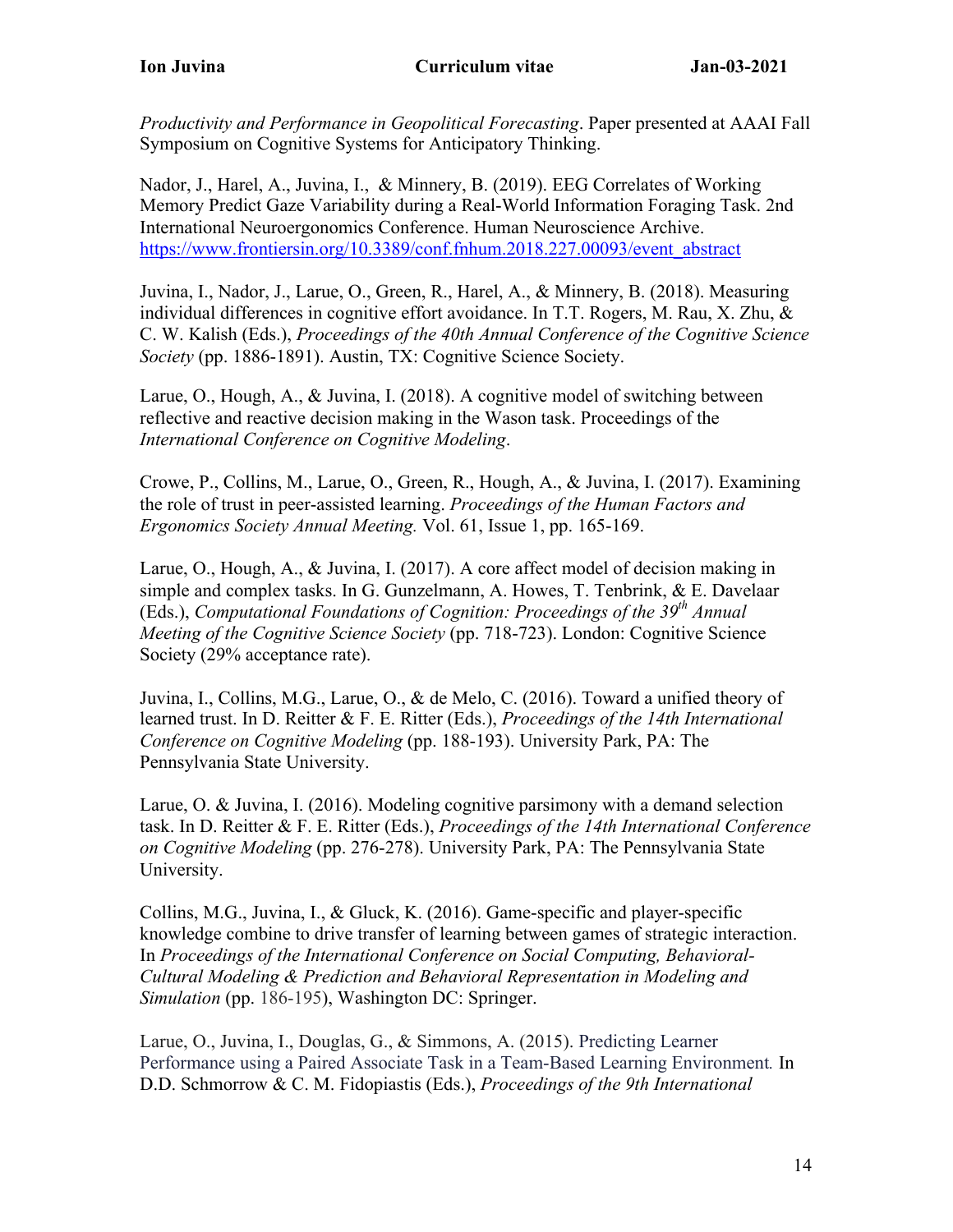*Conference on Augmented Cognition affiliated to Human-Computer Interaction International conference* (pp. 449-460), Los Angeles, CA: Springer.

Juvina, I., Ganapathy, P., Sherwood, M., Usmani, M.S., Kunapuli, G., Tamminedi, T., Kashou, N. (2015). Neurocognitive correlates of learning in a visual object recognition task. In D.D. Schmorrow & C. M. Fidopiastis (Eds.), *Proceedings of the International Conference on Augmented Cognition affiliated to Human-Computer Interaction International conference* (pp. 256-267), Los Angeles, CA: Springer.

Ganapathy, P., Juvina, I., Tamminedi, T., Kunapuli, G., Sherwood, M., & Usmani, M.S. (2015). Development of a Smart Tutor for a Visual-Aircraft Recognition Task. In D.D. Schmorrow & C. M. Fidopiastis (Eds.), *Proceedings of the International Conference on Augmented Cognition affiliated to Human-Computer Interaction International conference* (pp. 583-594), Los Angeles, CA: Springer.

Juvina , I., Jastrzembski, T. S., & McKinley, A. (2013). When to apply brain stimulation to achieve learning acceleration. In R.L. West & T.C. Stewart (Eds.), *Proceedings of the 12th International Conference on Cognitive Modeling* (pp. 358-363), Ottawa, CA: Carleton University.

Jastrzembski, T. S., Juvina , I., & McKinley, A. (2013). Neurobiological Extensions to a Mathematical Model for Performance Enhancement Observed under Conditions of Noninvasive Brain Stimulation. In R.L. West & T.C. Stewart (Eds.), *Proceedings of the 12th International Conference on Cognitive Modeling* (pp. 131-136), Ottawa, CA: Carleton University.

Oltramari, A., Lebiere, C., Ben-Asher, N., Juvina, I., Gonzalez, C. (2013). Modeling Strategic Dynamics under Alternative Information Conditions. In R.L. West & T.C. Stewart (Eds.), *Proceedings of the 12th International Conference on Cognitive Modeling* (pp. 390-395), Ottawa, CA: Carleton University.

Juvina, I., Lebiere, C., Gonzalez, C., & Saleem, M. (2012). Generalization of learning in games of strategic interaction. In N. Miyake, D. Peebles, & R. P. Cooper (Eds.), *Proceedings of the 34th Annual Conference of the Cognitive Science Society (pp. 521-*526), Sapporo, Japan: Cognitive Science Society.

Juvina, I., Lebiere, C., Gonzalez, C., & Saleem, M. (2012). Intergroup Prisoner's Dilemma with Intragroup Power Dynamics and Individual Power Drive. In S.J. Yang, A.M. Greenberg, & M. Endsley (Eds.), *Proceedings of the 5th Social Computing, Behavioral-Cultural Modeling, and Prediction Conference* (pp. 290-297), College Park, MD: Springer.

Juvina, I., Lebiere, C., Martin, J., & Gonzalez, C. (2011). Cognitive aspects of power in a two-level game. In J. Salerno, S.J. Yang, D. Nau, & S. Chai (Eds.), *Proceedings of the 4th Social Computing, Behavioral-Cultural Modeling and Prediction Conference* (pp. 34– 41), College Park, MD: Springer.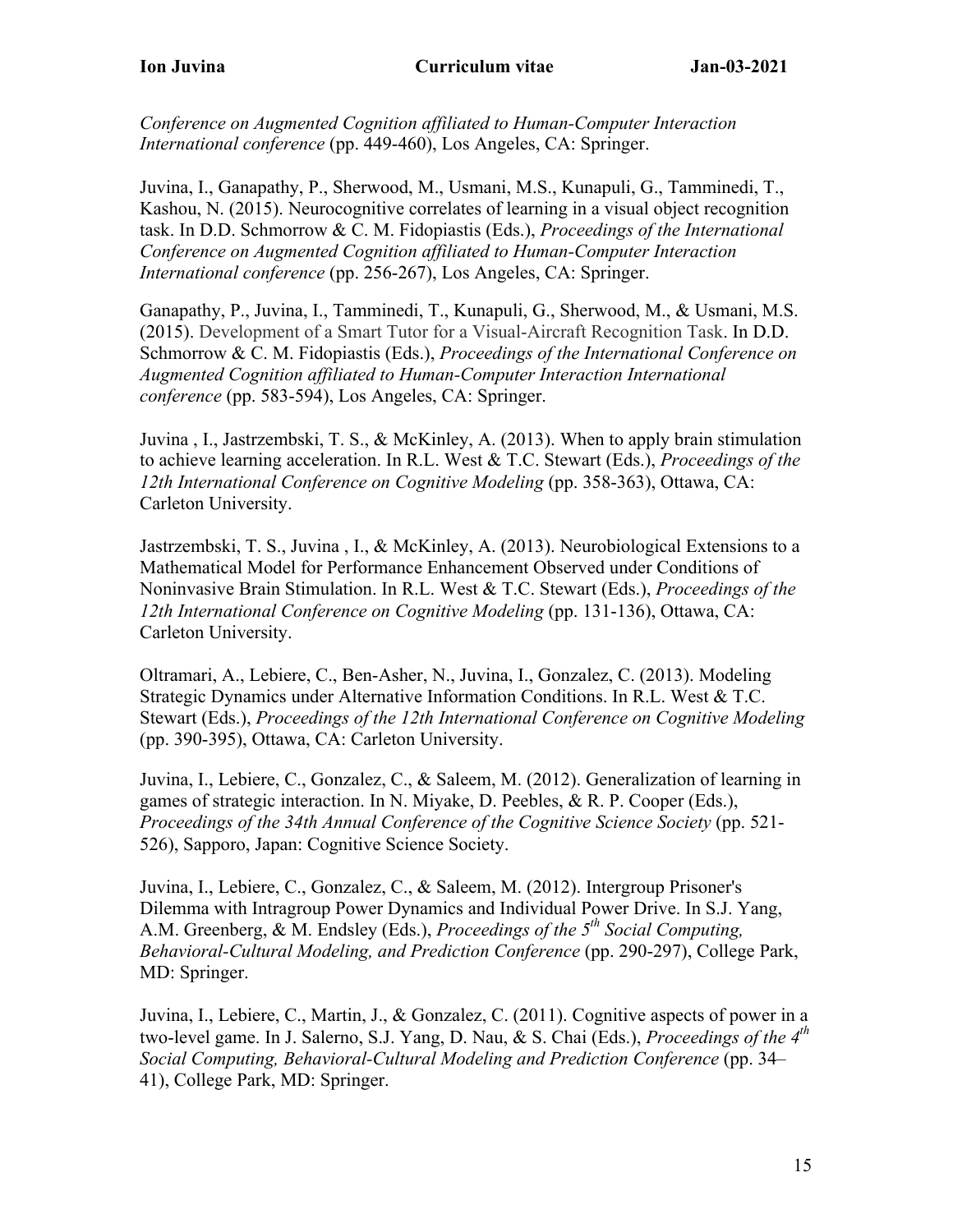Juvina, I., & Taatgen, N.A. (2009). Adding distractors improves performance by boosting top-down control. In N. Taatgen & H. van Rijn (Eds.), *Proceedings of the 31st Annual Conference of the Cognitive Science Society* (pp. 353-358), Amsterdam, The Netherlands: Cognitive Science Society (acceptance rate 32%).

Juvina, I., & Taatgen, N. A. (2007). Modeling control strategies in the N-Back task*.* In R.L. Lewis, T.A. Polk, & J.E. Laird (Eds.), *Proceedings of the eighth International Conference on Cognitive Modeling* (pp. 73-78). Ann Arbor, MI: University of Michigan.

Taatgen, N.A., Juvina, I., Herd, S., Jilk, D. & Martens, S. (2007). Attentional Blink: an internal traffic jam? In R.L. Lewis, T.A. Polk, & J.E. Laird (Eds.), *Proceedings of the eighth International Conference on Cognitive Modeling* (pp. 91-96). Ann Arbor, MI: University of Michigan.

Juvina, I., Taatgen, N. A., & Dickison, D. (2007). Cognitive control as alternation of activation and suppression in the Stroop task*.* In D.S. McNamara & J.G. Trafton (Eds.), *Proceedings of the 29th Annual Conference of the Cognitive Science Society* (pp. 1133- 1138), Austin, TX: Cognitive Science Society.

Puerta Melguizo, M.C., Oostendorp, H. van & Juvina, I. (2007). Predicting and Solving Web Navigation Problems. In *Hypertext 2007: Proceedings of Eighteenth ACM Conference on Hypertext and Hypermedia* (pp. 47-48), New York, NY: Association for Computing Machinery.

Juvina, I., & Taatgen, N. A. (2006). How attentional blink facilitates multitasking*.* In R. Sun (Ed.), *Proceedings of the 28th Annual Conference of the Cognitive Science Society*  (p. 2520), Vancouver, British Columbia, Canada: Cognitive Science Society.

Juvina, I., & Herder, E. (2005). The impact of link suggestions on user navigation and user perception*.* In L. Ardissono, P. Brna, & A. Mitrovic (Eds.), *Proceedings of the Tenth International Conference on User Modeling* (pp. 483-492), Edinburgh, UK: Springer. (Best student paper award)

Juvina, I. & Oostendorp, H. van (2005). Cognitive Model Working Alongside the User. In J. McEwan, J. Gulliksen & D. Benyon (Eds.), *People and Computers XIX- The Bigger Picture* (pp. 409-420). London: Springer Verlag.

Juvina, I., Oostendorp, H. van, Karbor, P., & Pauw, B. (2005). Toward Modeling Contextual Information in Web Navigation*.* In B.G. Bara, L. Barsalou, & M. Bucciarelli (Eds.), *Proceedings of the XXVII Annual Conference of the Cognitive Science Society*  (pp. 1078-1083), Stresa, Italy: Cognitive Science Society.

Herder, E. & Juvina, I. (2004). Discovery of Individual User Navigation Styles. In G. D. Magoulas & S.Y. Chen (Eds.), *Proceedings of Adaptive Hypermedia AH2004 Workshop on Individual Differences in Adaptive Hypermedia* (pp. 40-49). Eindhoven, The Netherlands: Birkbeck, University of London.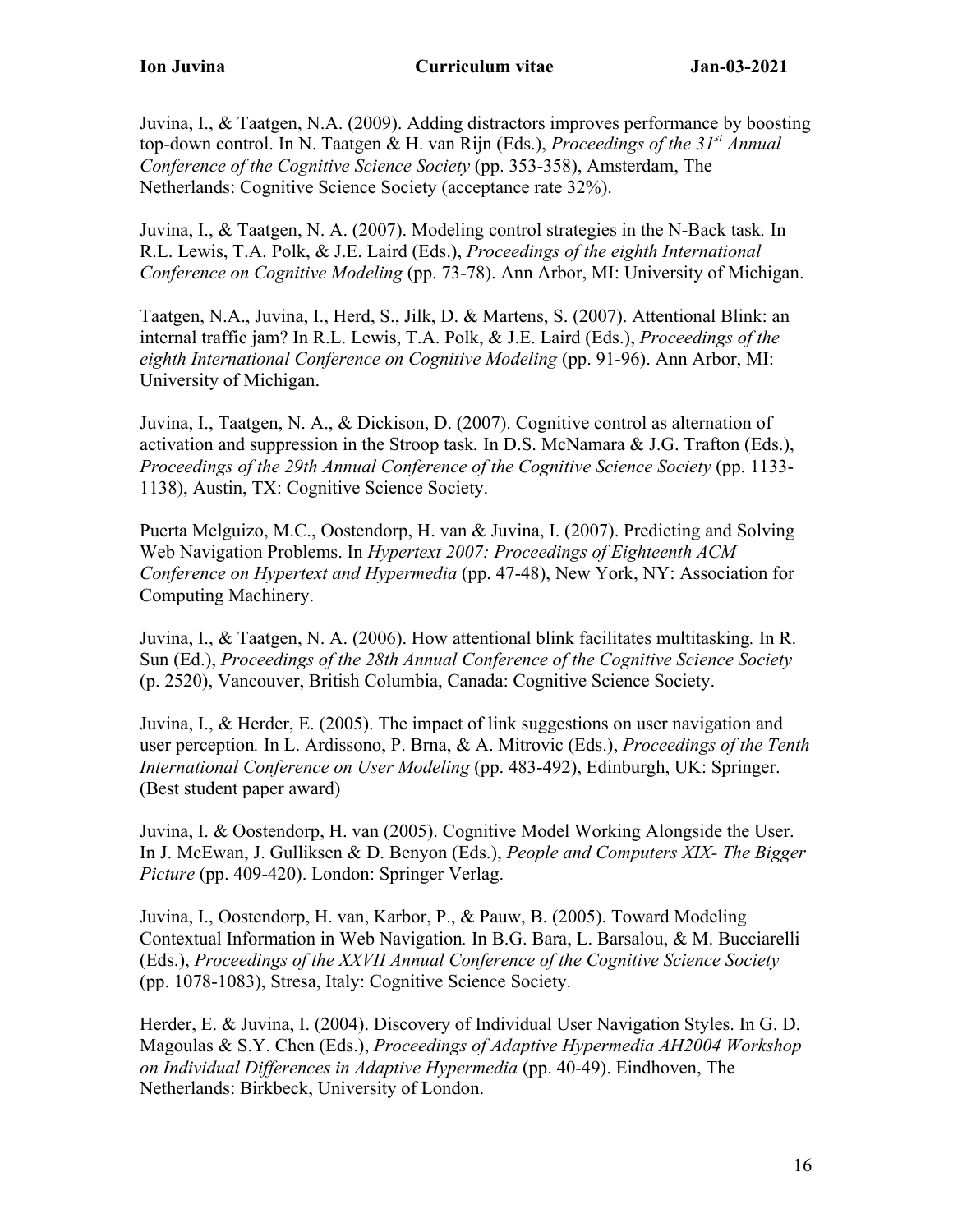Juvina, I., & van Oostendorp, H. (2004). Predicting user preferences - from semantic to pragmatic metrics of Web navigation behavior. In B. Eggen, G. van der Veer, & R. Willems (Eds.), *Proceedings of the annual conference of SIGCHI-NL* (pp. 10-14), Amsterdam: Association for Computing Machinery.

Juvina, I., & van Oostendorp, H. (2003). Human factors in Web-assisted personal finance*.* In C. Stephanidis (Ed.), *Proceedings of the HCI International conference* (pp. 477-481), Mahwah, NJ: Lawrence Erlbaum Associates.

Trausan-Matu, S., Marhan, A.M., Iosif, G. & Juvina, I. (2003). Generation of Cognitive Ergonomic Dynamic Hypertext for E-Learning. In C. Stephanidis (Ed.), *Proceedings of the HCI International Conference* (pp. 607-611), Mahwah, NJ: Lawrence Erlbaum Associates.

Oostendorp, H. van & Juvina, I. (2003). Role of Icons and Chatboxes in Computer Supported Collaborative Learning. In B. Wasson, S. Ludvigsen & U. Hoppe (Eds.), *Designing for Change in Networked Learning Environments* (pp. 275-279). Dordrecht: Kluwer Academic Publishers.

Juvina, I., Trausan-Matu, S., Iosif, G., Van der Veer, G., Marhan, A.M., & Chisalita, C. (2002). Analysis of Web browsing behavior - a great potential for psychological research*.* In C. Pribeanu & J. Vanderdonckt (Eds.), *Proceedings of TAMODIA - Task Models and Diagrams for User Interface Design conference* (pp. 170-177), Bucharest, Romania: Inforec Publishing House.

## **Unpublished papers / posters / talks given at professional conferences**

Juvina, I. (2020). Modeling peer efects in interactive learning. Paper presented at the 27th ACT-R Worshop.

Juvina, I., Aue, W. R., Minnery, B., Hitzler, P., Nadella, S., & Sarker, M. K. (2020). Counterfactual reasoning over large-scale human performance optimization experiments. Virtual poster presented at the annual meeting of the Psychonomic Society.

Juvina, I. (2020). Empirical guidance for computational models of interactive learning. Talk at the 40th Soar Workshop.

Juvina, I., O'Neill, K., Hough, A., Crowe, P., Collins, M., Larue, O., & Green, R. (2019). *Overcoming cognitive effort avoidance.* Poster presented at the 18th International Conference on Social Dilemmas. Sedona, AZ.

Widmer, C., Minnery, B., Summerville, A., & Juvina, I. (2019). Hybrid Forecasting Tools: Designing a System to Improve Geopolitical Forecasting. Paper presented at the 49th Annual Meeting of the Society for Computers in Psychology.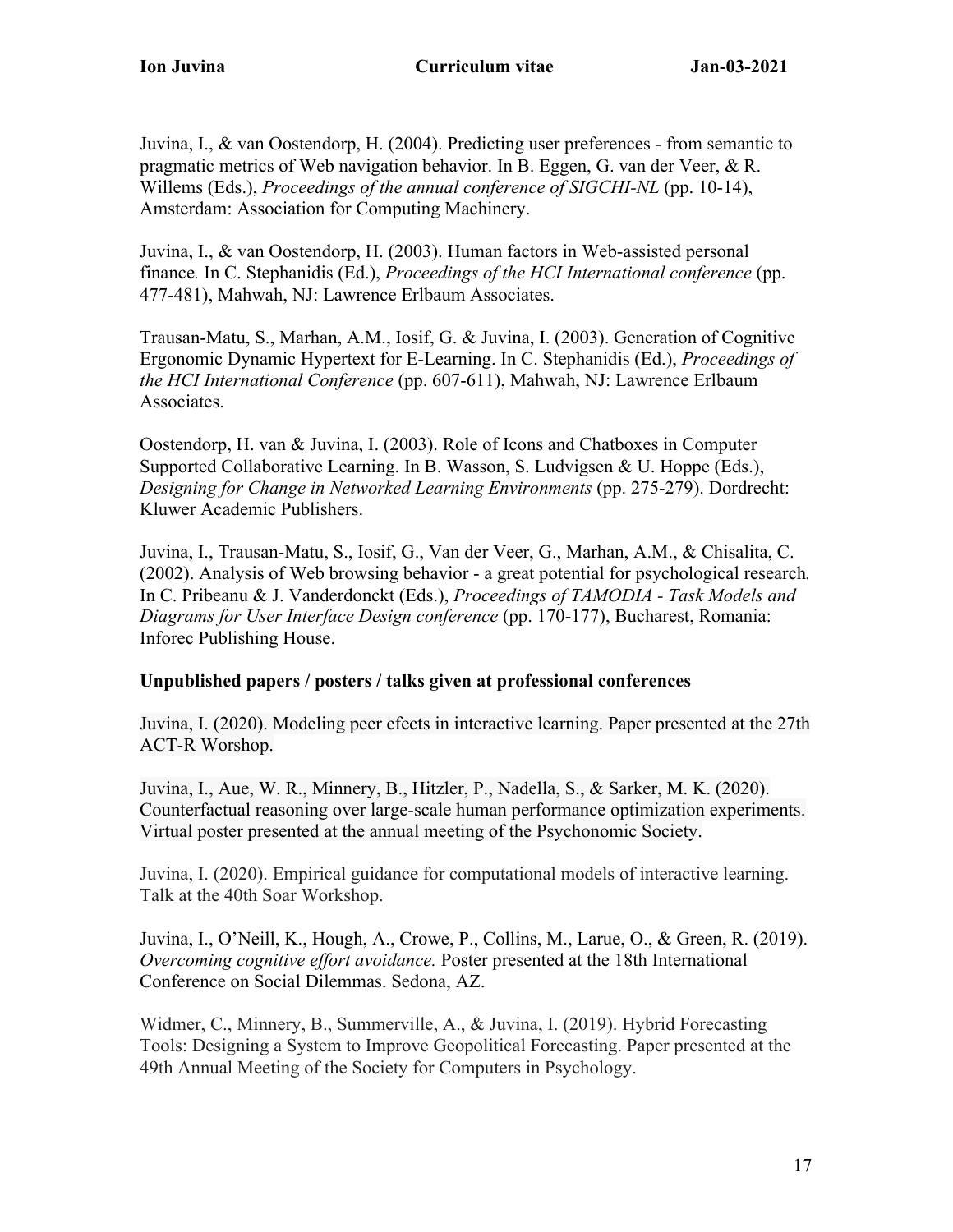Hough, A., Collins, M., O'Neill, K., Green, R., Larue, O., & Juvina, I. (2019). *Measuring and Overcoming Cognitive Effort Avoidance*. Poster presented at the International Symposium for Aviation Psychology, Dayton, OH.

Nador, J., Harel, A., Juvina, I., & Minnery, B. (2018). Neural Markers of Switch-Cost Predict Cognitive Demand Avoidance. *Vision Science Society, Annual Meeting*.

Nador, J., Minnery, B., Juvina, I., & Harel, A. (2018). Neural Markers of Switch-Cost Predict Cognitive Demand Avoidance. *Seventh Annual Midwest Cognitive Science Conference.*

O'Neill, K., Green, R., & Juvina, I. (2018, May). *Inducing and transferring the state of flow to arbitrary attentional control tasks*. Poster presented at the Midwest CogSci Conference, Bloomington, IN.

Hough, A., O'Neill, K., Collins, M., & Juvina, I. (2018, May). *Cognitive effort in induvidual and group tasks*. Poster presented at the Midwest CogSci Conference, Bloomington, IN.

Juvina, I., Nador, J., Larue, O., Green, R., Minnery, B., & Harel, A. (2017, July). *Measuring Demand Avoidance with the Demand Selection Task: Challenges and Opportunities*. Presented at the CogSci Conference, London, UK.

Juvina, I. & Larue, O. (2017, March). *Modeling costs and benefits of negative affect*. Presented at the 59<sup>th</sup> Conference of Experimental Psychologists (TeaP 2017), Dresden, Germany.

Nador, J., Minnery, B., Sherwood, M., Harel, A. & Juvina, I. (2017). Working Memory Capacity and Cognitive Filtering Predict Demand Avoidance. *Vision Science Society, Annual Meeting*.

Nador, J., Minnery, B., Sherwood, M., Green, R., Harel, A. & Juvina. (2016) Working Memory Capacity and Cognitive Filtering Predict Demand Avoidance. *Object Perception Attention and Memory.*

Usmani, M.S., Juvina, I., Sherwood, M., Ganapathy, P., Kunapuli, G., Tamminedi, T., & Kashou, N.H. (2016, June). *Visual Task Learning of Familiar vs Non-Familiar Objects: An fMRI Study*. Presented at the 22nd Annual Meeting of the Organization for Human Brain Mapping, Geneva, Switzerland.

Juvina, I., Larue, O., Collins, M.G., & Crowe, P. (2016, August). *Learning to trust and trusting to learn.* Presented at ACT-R Postgraduate Summer School, Lancaster, PA.

Larue, O. & Juvina, I. (2016, August). *From implicit affect to explicit emotion*. Presented at ACT-R Postgraduate Summer School, Lancaster, PA.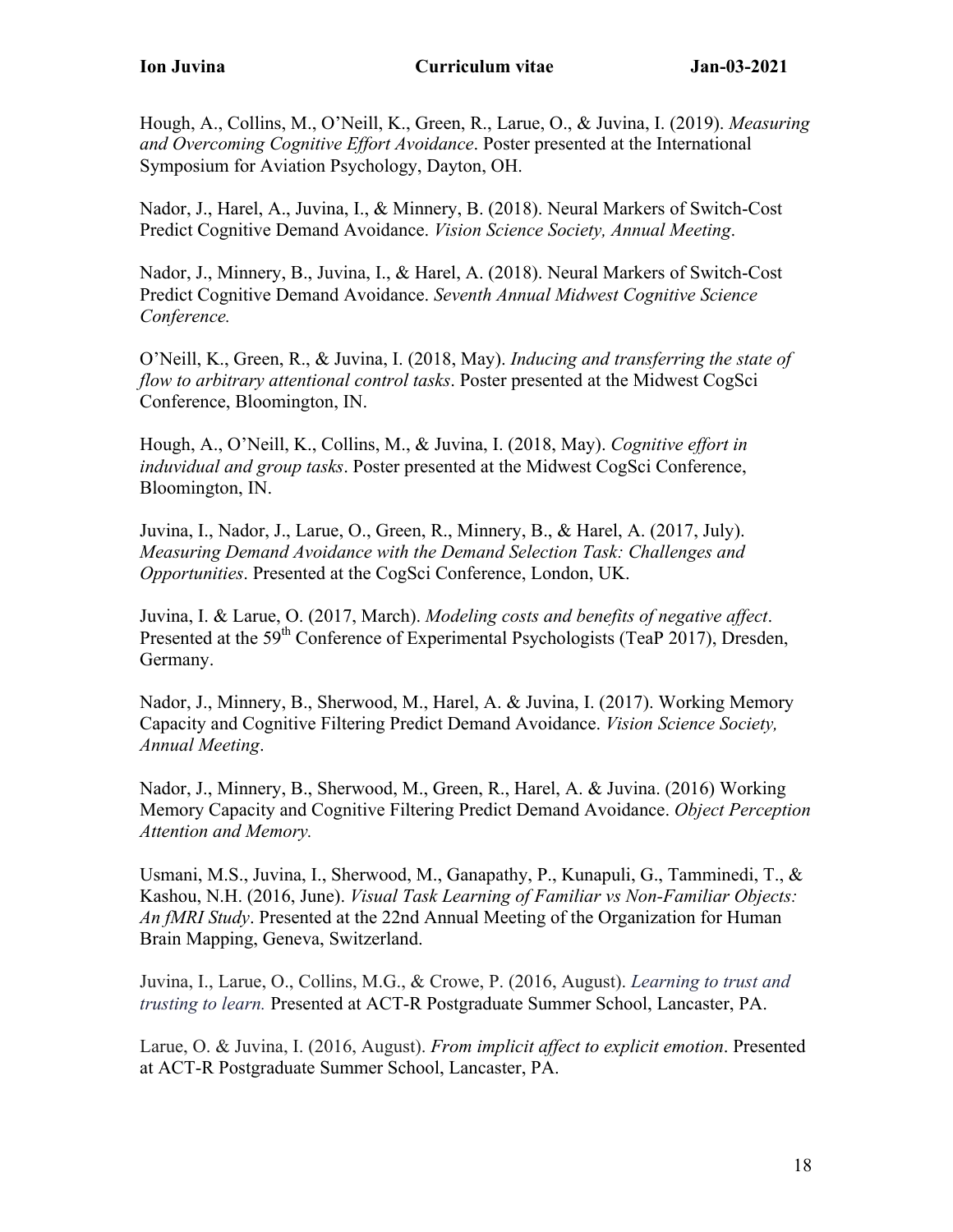Juvina, I. & Larue, O. (2015, July). *The effect of interaction in a team-based learning environment*. Presented at ACT-R Workshop, Pittsburgh, PA.

Collins, M.G., Juvina, I., & Gluck, K. (2015, July). *Comparing Predicted and Observed Trust Dynamics Within and Between Games of Strategic Interaction*. Presented at ACT-R Workshop, Pittsburgh, PA.

Simmons, A., Juvina, I., Larue, O., & Douglas, G. (2015, April). *Comparing passive and active learning conditions via cognitive modeling.* Presented at the annual meeting of the Midwestern Psychological Association, Chicago, IL.

Collins, M., Juvina, I., Douglas, G., & Gluck, K. (2015, March). *Predicting Trust Dynamics and Transfer of Learning in Games of Strategic Interaction as a Function of a Player's Strategy and Level of Trustworthiness*. Presented at BRIMS2015 Conference, Washington, DC.

Collins, M., Juvina, I., Douglas, G., Gluck, K. (2014, May). *Modeling trust dynamics in games of strategic interaction*. Presented at The Fourth Annual Midwest Cognitive Science Conference, Dayton, OH.

Douglas, G., Juvina, I. (2014, May). *Trust mitigates uncertainty in team-based learning*. Presented at The fourth annual Midwest Cognitive Science Conference, Dayton, OH.

Peyton, E. J., Steele-Johnson, D., Brewer, T., Ulrich, D., Parmelee, D., & Juvina, I. (2014, March). *Examining Shared Leadership and Decision Making as Processes that Underpin TBL's Relationship with Academic Performance*. Presented at the Team Based Learning Cooperative Conference, Ft. Worth, TX.

Ulrich, D. L., Brewer, T. L., Steele-Johnson, D., Juvina, I., & Peyton, E. J. (2013, November). *How to surpass national averages: Team-based learning boosts standardized test scores in nursing.* Presented at the 33<sup>rd</sup> Annual Lilly International Conference on College Teaching, Miami, OH.

Juvina, I., Oltramari, A., & Lebiere, C. (2011, July). Theoretical and empirical guidance for a chunk valuation mechanism in ACT-R. Presented at The ACT-R Post Graduate Summer School, North Conway, NH.

Grange, J. A., & Juvina, I.,  $(2011,$  September). Inhibition & facilitation in task switching: A computational model. Presented at the Annual Conference of the British Psychological Society, Cognitive Psychology Section, Keele, U.K.

Juvina, I., Grange, J. A., & Lebiere, C. (2011, November). From Repetition Suppression in Stroop to Backward Inhibition in Task Switching: An Example of Model Reusability. Presented at the Annual Conference of Biologically Inspired Cognitive Architecture (BICA), Arlington, VA.